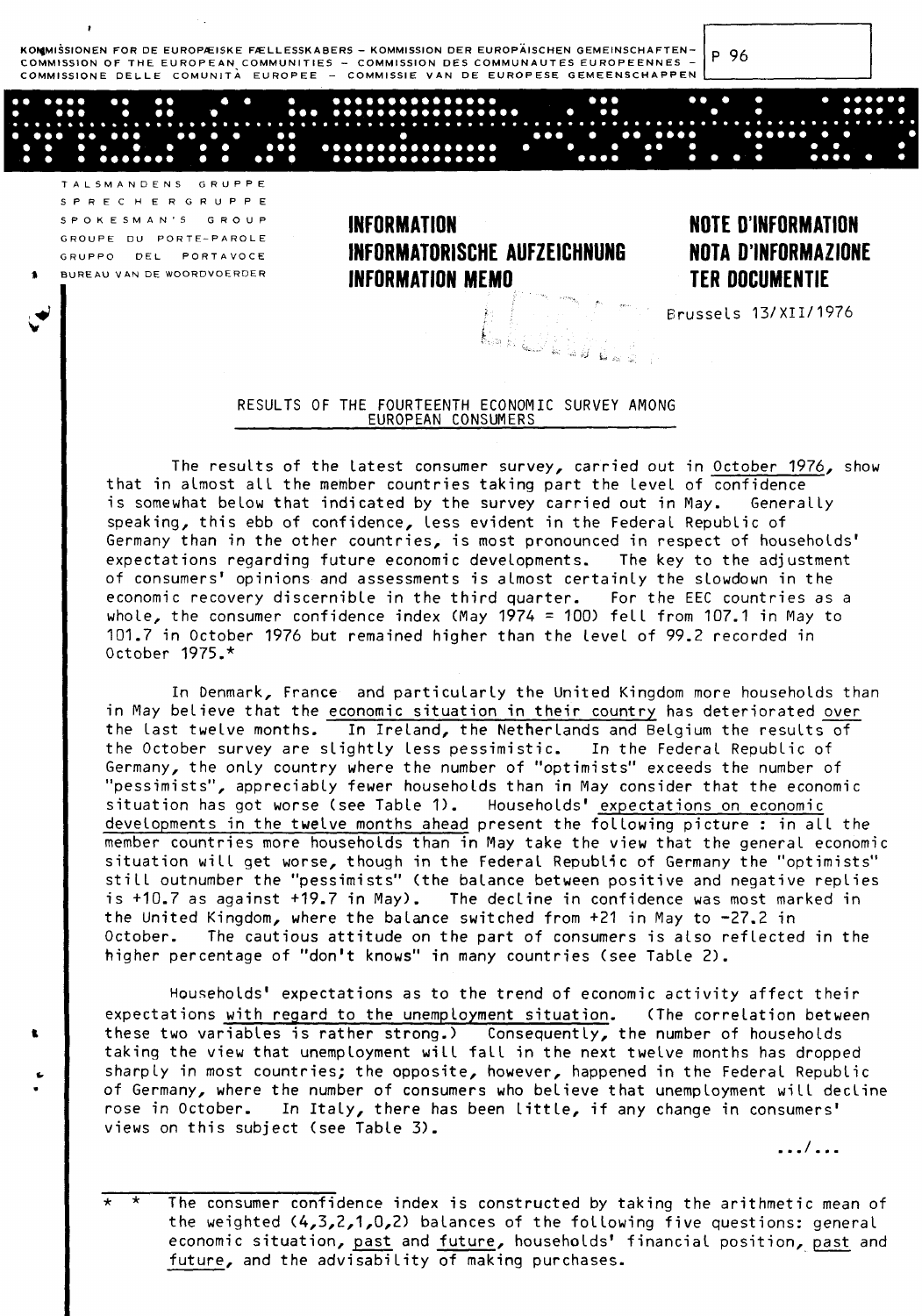The results show that there are still wide price divergences between the In the Federal Republic of Germany, where the different member countries. drive against inflation has been relatively successful, few consumers take the view that prices have risen sharply over the last twelve months. In the other countries, a large majority of households perceive that prices are indeed much higher; in Denmark, France and the United Kingdom, the number of such replies is higher than in May (see Table 4). As regards future developments, consumers in Denmark, Ireland, Italy and particularly the United Kingdom expect price increases to gather momentum. The situation in the Federal Republic of Germany and in the Netherlands is virtually unchanged compared with May. Tn. France and Belgium, more households than in May believe that the rate of price increase will slacken (see Table 5).

As regards incomes, the results suggest that European consumers have not enjoyed any gain in purchasing power since last year and do not expect any significant improvement in the twelve months ahead. Only in the Federal Republic of Germany do more consumers than in May take the view that their financial position has improved. The net implication of replies received in the other countries is that households' financial positions have either stayed the same or actually deteriorated. In Denmark, households are less optimistic than in May on this subject. The outlook is hardly more favourable : by comparison with May, households in the Netherlands expect an improvement, those in the Federal Republic of Germany no change, and those in the other countries a deterioration. It should, none the less, be noted that in Denmark, the Federal Republic of Germany and France households looking forward to an improvement outnumber those anticipating a deterioration in their financial position (see Tables 6 and 7).

In spite of the relatively pessimistic expectations regarding the general economic situation, in all countries, except Italy, households still maintain a Still, there have been a comparatively favourable attitude to consumption. In Denmark and France the Less optimistic number of changes since May. financial outlook is reflected in a less favourable attitude regarding the In Italy, households have adopted a advisability of effecting purchases. slightly more cautious attitude to consumption than previously, and a somewhat more positive attitude to saving. In the Federal Republic of Germany, the Netherlands and Belgium, consumers' attitudes to consumption have shown little change. By contrast, savings expectations have tended to gain strength since In the United Kingdom and above all in Ireland consumers are more May. favourably disposed towards consumption than in May.

In short, the results of the survey carried out in October show that, generally speaking, consumer confidence has ebbed; economic expectations are less optimistic, unemployment as well as price increases remain a major source of concern for European households, except for those in the Federal Republic of Germany, and financial expectations are poor.

A table showing the percentage of households possessing various durable goods is attached.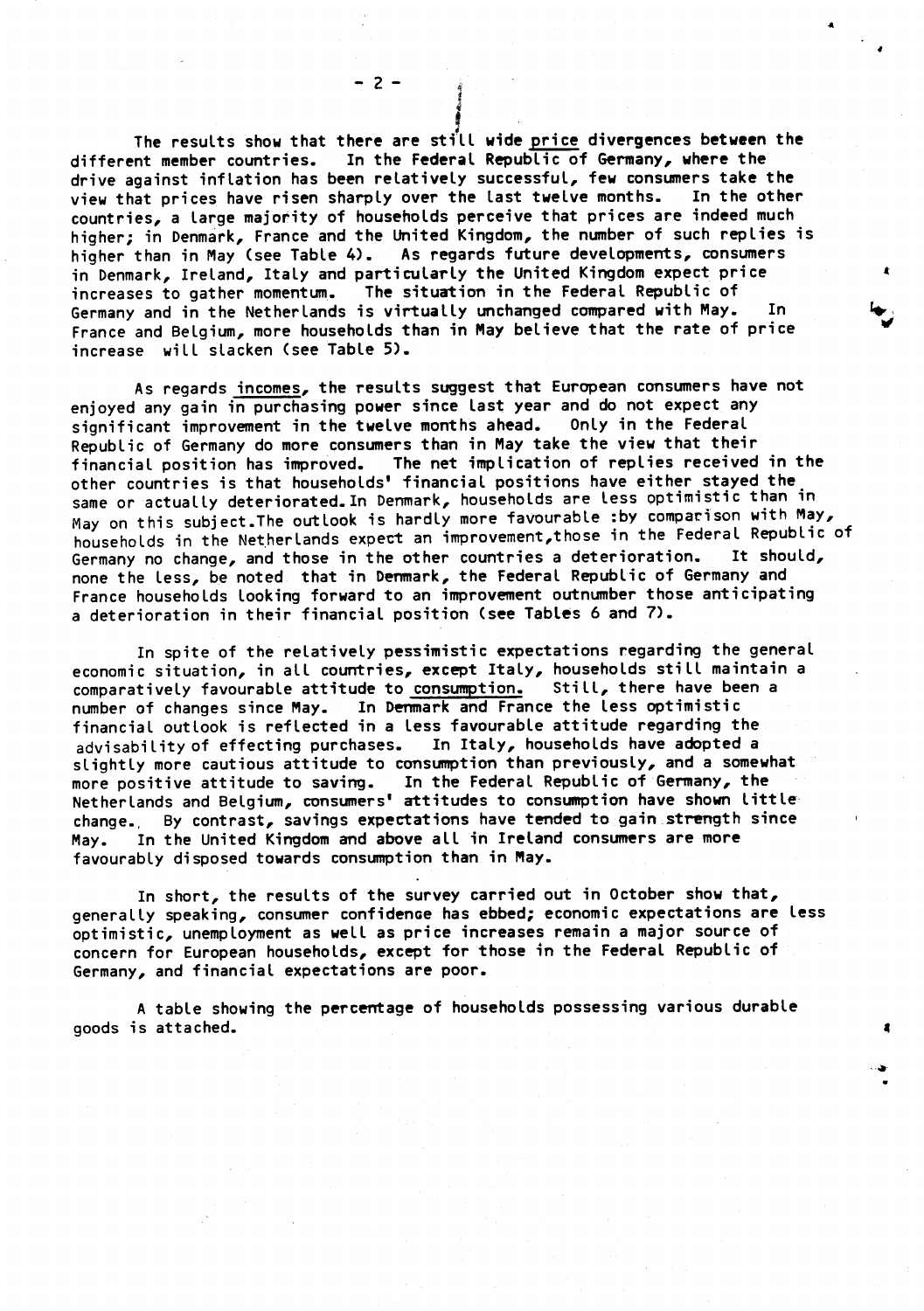ENQUETE DE CONJONCTURE HARMONISEE AUPRES DES CONSOMMATEURS DES COMMUNAUTES EUROPEENNES HARMONISIERTE VERBRAUCHERBEFRAGUNG DER EUROPÄISCHEN GEMEINSCHAFTEN HARMONIZED CONSUMER SURVEY OF THE EUROPEAN COMMUNITIES

计字字

 $\frac{1}{2}$ 

 $\begin{array}{c} \frac{1}{2} \\ \frac{1}{2} \\ \frac{1}{2} \end{array}$ 

∢

A votre avis, depuis un an, la "situation économique générale" dans votre pays s'est:<br>Wie hat sich Ihrer Meinung nach die "allgemeine Wirtschaftslage" in Ihrem Land seit einem Jahr entwickelt?<br>How do you think the general

 $\ddot{\phantom{0}}$  $\frac{1}{2}$ 

| en 7 du nombre de ménages interrogés / in % von den gesamten befragten Haushalten / in % of total interviewed households) |                |              |           |                          |                 |                |                          |                                                           |                |     |                  |   |    |               |                |   |                     |                |                |   |                       |                       |                 |   |                    |                                  |              |   |                   |         |   |                      |                               |           |     |  |
|---------------------------------------------------------------------------------------------------------------------------|----------------|--------------|-----------|--------------------------|-----------------|----------------|--------------------------|-----------------------------------------------------------|----------------|-----|------------------|---|----|---------------|----------------|---|---------------------|----------------|----------------|---|-----------------------|-----------------------|-----------------|---|--------------------|----------------------------------|--------------|---|-------------------|---------|---|----------------------|-------------------------------|-----------|-----|--|
| OPINIONS/ANSICHTEN<br><b>OPINIONS</b>                                                                                     |                | DANMARK      |           |                          |                 |                | B.R.                     | DEUTSCHLAND                                               |                |     | <b>FRANCE</b>    |   |    |               | IRELAND        |   |                     | <b>ITALIA</b>  |                |   |                       |                       | NEDERLAND       |   |                    | <b>BELGIQUE</b><br><b>BELGIE</b> |              |   | <b>LUXEMBOURG</b> |         |   |                      | <b>UNITED</b><br>KINGDOM      |           |     |  |
| Jan.<br>خ<br>چ<br>zäe<br>Z<br>ξe<br>-                                                                                     | ∍              | z            | $\circ$   | $\overline{\phantom{0}}$ | っ               | Σ              | $\circ$                  | ∽                                                         | ∍              | Σ   | $\circ$          | P | ⋼  | Σ             | $\circ$        | ∽ | ∍                   | Σ              | $\circ$        | ∽ | ÷                     | z                     | $\circ$         | ∍ | →                  | Σ                                | ᢛ<br>$\circ$ | 、 | Σ                 | $\circ$ | ⋼ | ¬                    | Σ                             | $\circ$   | ∽   |  |
| uvscutlich verbessert<br>nettement améliorée<br>got a lot better                                                          |                | 0            |           |                          | $\overline{1}$  | 25             | $\overline{\mathcal{N}}$ |                                                           | 28             | 29  | $\overline{a}$   |   | लु | ॢ             | ह              |   | $\ddot{\mathbf{c}}$ | $\overline{5}$ | 1.2            |   | 1.2                   | $\frac{1}{2}$         | $\frac{1.6}{1}$ |   | $\mathbf{S}$       | ॗॎ                               | ुँ           |   |                   |         |   |                      |                               |           | ᠊ᢩᠴ |  |
| un peu améliorée<br>got a little better<br>etuas verbessert<br>çi                                                         | ≠              | $\mathbf{r}$ | ဂ         |                          |                 | $16.934 +$     | ន្តី                     |                                                           |                |     | 12.718.416.0     |   |    | 10.4 10.5     | $\mathfrak{F}$ |   | 2,9                 | $\overline{5}$ | 2 <sup>4</sup> |   | a <sub>1</sub>        | $12 + 122$            |                 |   | $\mathbf{F}$       | दु                               | ुद्ध         |   |                   |         |   | $\overline{r}$<br>÷, | H                             |           | ૢૻ  |  |
| in et was gleichgeblieben<br>est restée stationnaire<br>stayed the same<br>e,                                             | ສ              | 28           | Z         |                          |                 | 3.8 3.6 1.1    |                          |                                                           |                |     | $33.4$ 32.9 30.4 |   | दु | $\frac{8}{3}$ | $\frac{a}{d}$  |   | $\frac{4}{5}$       | 5.6   5.7      |                |   | 16.9 19.0 19.9        |                       |                 |   | 13.4 16.4 18.4     |                                  |              |   |                   |         |   | å                    | $\overline{12}$               |           | ္ဟ  |  |
| etuas verschlechtert<br>got a little worse<br>un peu dégradée                                                             | 32             | 18           | వి        |                          |                 | 34.8 22.8      | 39.0                     |                                                           |                |     | 28.9 28.2 29.1   |   |    |               | 21.521,12.3    |   | 27.6 19.5 21.0      |                |                |   | <b>Ba.4</b> Ba.5 Ba.0 |                       |                 |   | $39.7 + 1.4 + 1.0$ |                                  |              |   |                   |         |   | ಸೆ                   | $\overline{\boldsymbol{\pi}}$ | $\vec{a}$ |     |  |
| uesentlich verschlechtert<br>nettement dégradée<br>got a lot worse<br>ć,                                                  | $\mathfrak{p}$ | R            | 8         |                          | $\overline{5}$  | $\overline{5}$ |                          | $\boldsymbol{\ddot{\pi}}$                                 |                |     | 14.5 14.417.7    |   |    | 55.6 57.7 52. |                |   | 56.1 69.5 67.7      |                |                |   | 32.1   27.3   26.5    |                       |                 |   | 37.728.426.6       |                                  |              |   |                   |         |   | $\overline{4}$       | జ                             | 59.7      |     |  |
| don't know<br>uviss nicht<br>ne sait pas<br>ć                                                                             | <u>in</u>      | Ē            | <b>in</b> |                          | $\overline{21}$ | $\overline{a}$ |                          | द्भ                                                       | $\overline{5}$ | 3.3 | 3.5              |   | ፫  | ₿             | $\mathbf{r}$   |   | 26                  | 22             | 20             |   |                       | $1.7$   $1.5$   $1.8$ |                 |   | र्म                | $\mathfrak{F}$                   | Į            |   |                   |         |   |                      | 2                             |           | ट्ट |  |
|                                                                                                                           |                |              |           |                          |                 |                |                          |                                                           |                |     |                  |   |    |               |                |   |                     |                |                |   |                       |                       |                 |   |                    |                                  |              |   |                   |         |   |                      |                               |           |     |  |
| Total/Insgesamt/Total                                                                                                     |                |              |           |                          |                 |                |                          | 100   100   100   100   100   100   100   100   100   100 |                |     | 100              |   |    |               |                |   |                     |                |                |   |                       |                       |                 |   |                    |                                  |              |   |                   |         |   |                      |                               |           |     |  |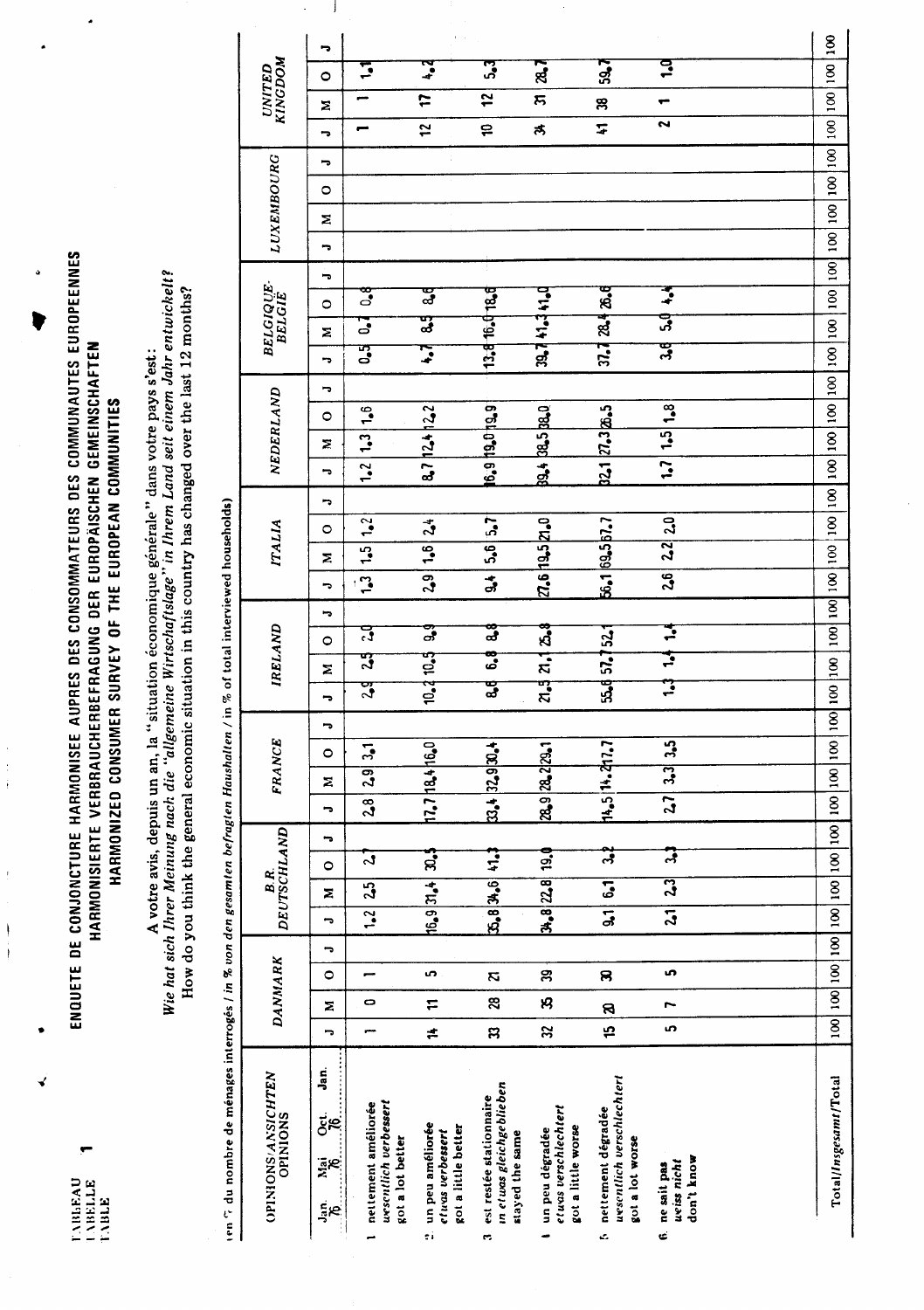$\mathbf{\Omega}$ 

## ENQUETE DE CONJONCTURE HARMONISEE AUPRES DES CONSOMMATEURS DES COMMUNAUTES EUROPEENNES HARMONISIERTE VERBRAUCHERBEFRAGUNG DER EUROPÄISCHEN GEMEINSCHAFTEN HARMONIZED CONSUMER SURVEY OF THE EUROPEAN COMMUNITIES

A votre avis, pendant les 12 prochains mois, la "situation économique générale" devrait:<br>Wie dürfte sich Ihrer Ansicht nach die "allgemeine Wirtschaftslage" in den kommenden 12 Monaten entwickeln?<br>How do you think the gene

 $\ddot{\cdot}$  $\mathbf{r}$ ŀ,  $\cdots$   $\alpha$  $\ddot{ }$ j  $\ddot{\tau}$ 

|                                         | F              |                                              |                                                                          |                                                                   |                                                            |                                                       |                                                    |                                                                                                                |
|-----------------------------------------|----------------|----------------------------------------------|--------------------------------------------------------------------------|-------------------------------------------------------------------|------------------------------------------------------------|-------------------------------------------------------|----------------------------------------------------|----------------------------------------------------------------------------------------------------------------|
| <b>KINGDOM</b>                          | $\circ$        | 1,6                                          | $ z_0$                                                                   | $\mathbf{a}$ .g                                                   | 24.4                                                       | 8                                                     | ふ                                                  | oo   100   100   100   100   100   100   100   100   100   100   100   100   100   100   100   100   100   100 |
| <b>UNITED</b>                           | Σ              |                                              | $\boldsymbol{z}$                                                         | 22                                                                | Ħ                                                          | တ                                                     | မာ                                                 |                                                                                                                |
|                                         | ⇁              | $\sim$                                       | B                                                                        | $\boldsymbol{\kappa}$                                             | R                                                          | 12                                                    | S.                                                 |                                                                                                                |
|                                         | ∽              |                                              |                                                                          |                                                                   |                                                            |                                                       |                                                    |                                                                                                                |
|                                         | $\circ$        |                                              |                                                                          |                                                                   |                                                            |                                                       |                                                    |                                                                                                                |
| LUXEMBOURG                              | Σ              |                                              |                                                                          |                                                                   |                                                            |                                                       |                                                    |                                                                                                                |
|                                         | ∍              |                                              |                                                                          |                                                                   |                                                            |                                                       |                                                    |                                                                                                                |
|                                         | ⊸              |                                              |                                                                          |                                                                   |                                                            |                                                       |                                                    |                                                                                                                |
| <b>BELGIQUE</b><br><b>BELGIË</b>        | $\circ$        | 3                                            | $\frac{12}{4}$                                                           | 32.6 31.9 35.7                                                    | 28.6 28.0 32.7                                             | ु                                                     | 9.811.511.7                                        |                                                                                                                |
|                                         | Σ              | डु                                           | 2.421.7                                                                  |                                                                   |                                                            | 74<br>7                                               |                                                    |                                                                                                                |
|                                         | ᠇              | त्र<br>०                                     |                                                                          |                                                                   |                                                            | $\overline{5}$                                        |                                                    |                                                                                                                |
|                                         | P              |                                              |                                                                          |                                                                   |                                                            |                                                       |                                                    |                                                                                                                |
|                                         | $\circ$        | 1.30.8                                       | 2.318.7                                                                  | 31.7324                                                           | 29,533.6                                                   | 9.510.5                                               | $2.9 + 0$                                          |                                                                                                                |
| NEDERLAND                               | Σ              |                                              |                                                                          |                                                                   |                                                            |                                                       |                                                    |                                                                                                                |
|                                         | ⋼              | ္                                            | ន<br>នឹ                                                                  | $\mathbb{Z}^{9}$                                                  | $\mathbf{h}_{\bullet}$ g                                   | $\frac{1}{2}$                                         | $\vec{r}$                                          |                                                                                                                |
|                                         | ∍              |                                              |                                                                          |                                                                   |                                                            |                                                       |                                                    |                                                                                                                |
| <b>ITALIA</b>                           | $\circ$        | 2.319                                        | 14.5   18.717.5                                                          | 21.32.5                                                           | 22,526.5                                                   | 2.02.2                                                | 14.2 8.2                                           |                                                                                                                |
|                                         | Σ              |                                              |                                                                          |                                                                   |                                                            |                                                       |                                                    |                                                                                                                |
|                                         | ⇁              | 2 <sub>0</sub>                               |                                                                          | $\vec{a}$                                                         | $\frac{2}{3}$                                              | $\vert \mathbb{Z}^2 \vert$                            | 10.5                                               |                                                                                                                |
| / in % of total interviewed households) | ∽              |                                              |                                                                          |                                                                   |                                                            |                                                       |                                                    |                                                                                                                |
| IRELAND                                 | $\circ$        | 1.9 <sup>0.8</sup>                           |                                                                          |                                                                   |                                                            |                                                       | 7.88.2                                             |                                                                                                                |
|                                         | Σ              |                                              | 13.213.214.2                                                             | 17.927.019.3                                                      | 27.3 23.52.7                                               | 33.372.31.8                                           |                                                    |                                                                                                                |
|                                         | F              | $\mathbf{a}$                                 |                                                                          |                                                                   |                                                            |                                                       | 7.6                                                |                                                                                                                |
|                                         | ∽              |                                              |                                                                          |                                                                   |                                                            |                                                       |                                                    |                                                                                                                |
| <b>FRANCE</b>                           | $\circ$        | 0.4 0.6                                      | 17.110.1                                                                 | 39, 38, 0                                                         | 22,526.4                                                   | 6.810.6                                               | 13.514.2                                           |                                                                                                                |
|                                         | Σ              |                                              |                                                                          |                                                                   |                                                            |                                                       |                                                    |                                                                                                                |
|                                         | Ŀ              | $\overline{\mathbf{c}}$                      | $\frac{1}{2}$                                                            | $\frac{1}{2}$                                                     | $\frac{2}{\alpha}$                                         | $\ddot{5}$                                            | $\frac{9}{2}$                                      | 00    00    00    00    00    00    00    00    00    00    00    00    00    00    00    00    0              |
| DEUTSCHLAND                             | ⇁              |                                              |                                                                          |                                                                   |                                                            |                                                       | ु<br>अ                                             |                                                                                                                |
| B.R.                                    | $\circ$        | $2.1 - 0$                                    | 28.331.65                                                                | 43.945.246.4                                                      | 15.212.714.8                                               | <b>C-1 e-0</b>                                        | 2                                                  |                                                                                                                |
|                                         | Σ              | $\mathbf{1}$                                 |                                                                          |                                                                   |                                                            | $\frac{1}{2}$                                         | र्द्ध                                              |                                                                                                                |
|                                         | ⇁              |                                              |                                                                          |                                                                   |                                                            |                                                       |                                                    |                                                                                                                |
|                                         | ÷<br>$\circ$   | 0                                            | $\overline{\mathbf{r}}$                                                  | 孨                                                                 | $\mathbf{z}$                                               | $\mathfrak{D}$                                        | ာ                                                  |                                                                                                                |
| <b>DANMARK</b>                          |                | 0                                            | 15                                                                       |                                                                   |                                                            | r                                                     |                                                    |                                                                                                                |
|                                         | Ξ<br>ь         | -                                            |                                                                          | ş                                                                 | $\mathbf{z}$                                               | <b>in</b>                                             | $\mathbf{r}$<br>$\bullet$                          |                                                                                                                |
|                                         |                |                                              | Ŕ,                                                                       | $\boldsymbol{\ddot{2}}$                                           | e,                                                         |                                                       |                                                    |                                                                                                                |
| OPINIONS/ANSICHTEN<br>OPINIONS          | Jan.<br>δť.    | sich wesentlich verbessern                   |                                                                          |                                                                   | 4. devenir un peu moins bonne<br>sich etwas verschlechtern | sich wesentlich verschlechtern                        |                                                    | Total/Insgesamt/Total                                                                                          |
|                                         | ्र<br>द<br>ع≩ً | 1. s'améliorer nettement<br>get a lot better | sich etuas verbessern<br>s'améliorer un peu<br>get a little better<br>еì | in ctwas gleichbleiben<br>3. rester stationnaire<br>stay the same | get a little worse                                         | 5. devenir beaucoup moins<br>get a lot worse<br>bonne | don't know<br>uviss nicht<br>ne sait pas<br>ن<br>ت |                                                                                                                |

 $\ddot{\phantom{0}}$ 

 $\frac{1}{2}$ 

 $\frac{1}{2}$ 

J

 $\mathbf{i}$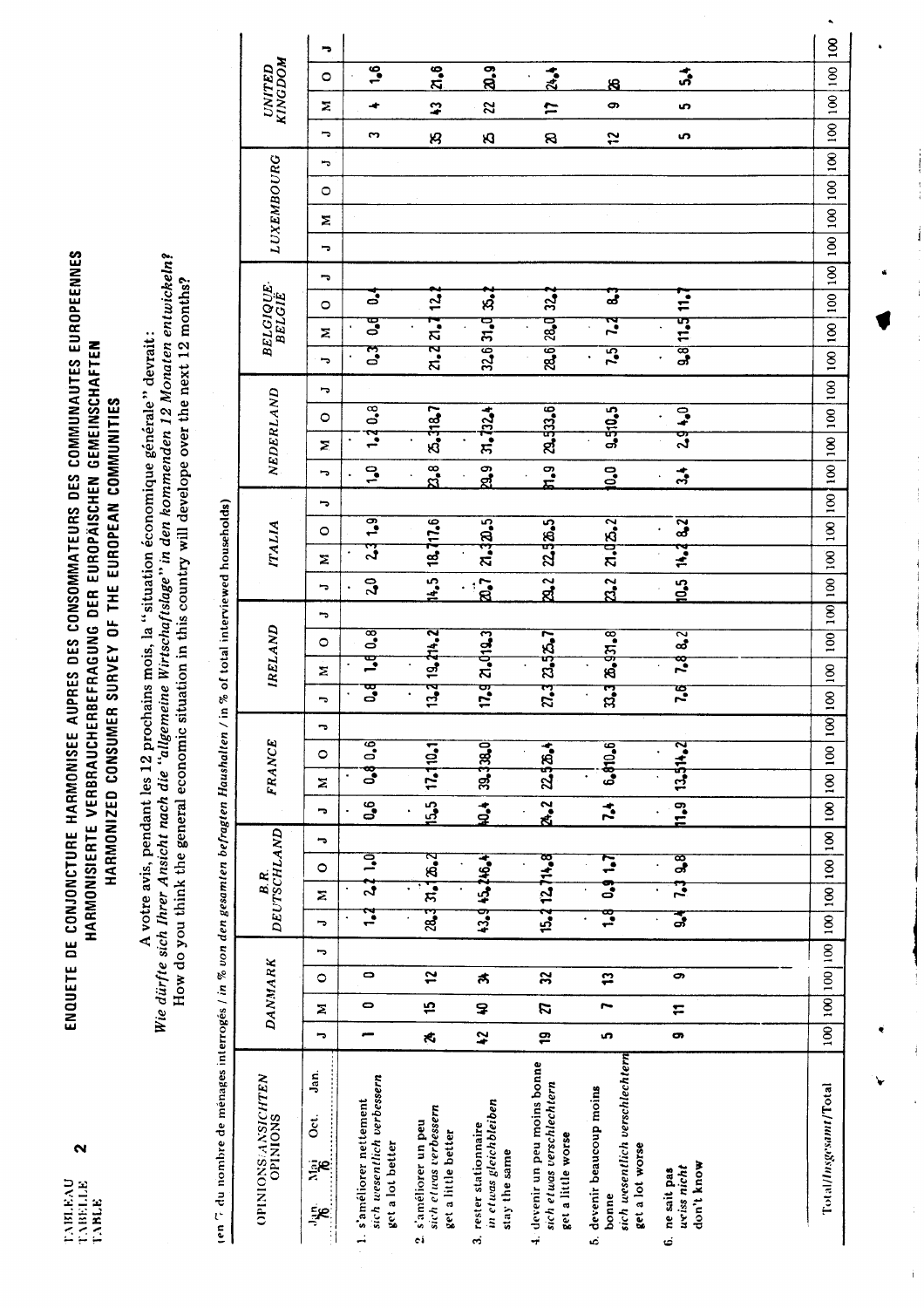**LABLEAU**<br>LABELLE<br>LABLE

 $\boldsymbol{\omega}$ 

## ENQUETE DE CONJONCTURE HARMONISEE AUPRES DES CONSOMMATEURS DES COMMUNAUTES EUROPEENNES HARMONISIERTE VERBRAUCHERBEFRAGUNG DER EUROPÄISCHEN GEMEINSCHAFTEN HARMONIZED CONSUMER SURVEY OF THE EUROPEAN COMMUNITIES

 $\begin{array}{c} 1 \\ 1 \\ 1 \end{array}$ 

 $\ddot{\phantom{0}}$ 

ă

l,

 $\ddot{\mathbf{c}}$ 

A votre avis, an cours des 12 prochains mois, le chômage:<br>Wie wird sich Ihrer Ansicht nach die Arbeitslosigkeit in den kommenden 12 Monaten entwickeln?<br>How do you think the level of unemployment in the country will change

| OPINIONS/ANSICHTEN<br><b>OPINIONS</b>                              |                          |   | DANMARK  |    |                          | B.R.     | DEUTSCHLAND  |                   |                         | FRANCE               |         |     | IRELAND              |   |                                                                           | <b>ITALIA</b>    |              |   |                         |                | NEDERLAND      |                   |          | <b>BELGIQUE-</b><br><b>BELGIE</b> |   |   | LUXEMBOURG |         |   |                  |    | <b>UNITED</b><br>KINGDOM |   |
|--------------------------------------------------------------------|--------------------------|---|----------|----|--------------------------|----------|--------------|-------------------|-------------------------|----------------------|---------|-----|----------------------|---|---------------------------------------------------------------------------|------------------|--------------|---|-------------------------|----------------|----------------|-------------------|----------|-----------------------------------|---|---|------------|---------|---|------------------|----|--------------------------|---|
| Jan.<br>ટાં<br><b>ER</b><br>Jan.<br>١2                             | ∽                        | Σ | $\circ$  | ۰, | $\overline{\phantom{a}}$ | Σ        | ∍<br>$\circ$ | F                 | Σ                       | $\circ$              | ⇁       | Σ   | $\circ$              | ÷ | ⇁                                                                         | Σ                | $\circ$      | ヮ | ∽                       | Σ              | ∍<br>$\circ$   | っ                 | Σ        | $\circ$                           | ÷ | っ | Σ          | $\circ$ | ∽ | F                | Σ  | 0                        | P |
| augmentera beaucoup<br>sturk zunehmen<br>increase sharply<br>j.    | m                        | ∾ | ဖ        |    | 2,9                      | य़       | 27           | $\overline{10.0}$ |                         | 7.2124               |         |     | 29.5   21.9   19.7   |   | 41.2 21.0 28.5                                                            |                  |              |   | 28.1 15.5 27.9          |                |                | $\overline{14.7}$ |          | 9.3 15.0                          |   |   |            |         |   | $\boldsymbol{z}$ | œ  | a <sub>1</sub>           |   |
| augmentera un peu<br>etuas zunehmen<br>increase slightly<br>οi     | $\div$                   | ≠ | <b>S</b> |    | 15.9 16.8 14.1           |          |              |                   |                         | 27.6   20.3   30.5   |         |     | 38.6 35.4 38.5       |   | $\mathfrak{F}_{\bullet}0 \mathfrak{H}_{\bullet}1 \mathfrak{H}_{\bullet}7$ |                  |              |   | 45.2 36.4 42.2          |                |                |                   |          | 39.5 28.3 40.6                    |   |   |            |         |   | \$               | 32 | 12.7                     |   |
| remain the same<br>restera stable<br>gleichbleiben<br>$\mathbf{r}$ | 7                        | 2 | 7        |    | 34.9 33.9 32.5           |          |              |                   |                         | $33.6$ $34.6$ $31.8$ |         |     | $11.7$ $16.8$ $18.0$ |   | 10.6 21.1 20.2                                                            |                  |              |   | $15.3$ $24.6$ $16.8$    |                |                |                   |          | 2.5 2.5 2.5                       |   |   |            |         |   | \$               | g  | $\frac{162}{2}$          |   |
| diminuera un peu<br>et uas abnehmen<br>fall slightly<br>÷          | ន                        | ន | ≠        |    | 29.5 30.1 33.8           |          |              |                   | 13.7   27.4             | 5ż                   |         |     | 9.816.513.3          |   | 3,6                                                                       | ය<br>ය           | $\mathbf{z}$ |   | 7.8 19.3 10.2           |                |                |                   | 12.7 2.7 | $\overline{16}$                   |   |   |            |         |   | ≠                | ន  | 15.4                     |   |
| diminuera beaucoup<br>stark abnehmen<br>fall sharply<br>k.         | $\overline{\phantom{0}}$ |   | 0        |    | ិ÷្                      | ទី<br>ទី | ္မွ          |                   | $\overline{\mathbf{a}}$ | ្ស<br>ਰ<br>੦ੰ        | ្ញឹ     | 3   | ဒ့                   |   | 0,5                                                                       | $\overline{0.4}$ | $\mathbf{e}$ |   | $\overline{\mathbf{e}}$ | $\overline{c}$ | $\overline{3}$ |                   | 0,2      | $\overline{c}$<br>$\overline{c}$  |   |   |            |         |   | $\sim$           |    | $\overline{5}$           |   |
| don't know<br>ueiss nicht<br>ne sait pas<br>ف                      | 6                        | ഗ | ſ        |    | 1.4                      | 9.610.7  |              |                   |                         | $14.3$ 15.5 17.7     | 5)<br>9 | ್ವಾ | र्दे                 |   |                                                                           | 8.1 13.5 11.7    |              |   | $\overline{2,9}$        | 34             | $\overline{3}$ |                   |          | 8.3 10.8 10.6                     |   |   |            |         |   | ≁                | ڡ  | $\mathbf{r}$             |   |
|                                                                    |                          |   |          |    |                          |          |              |                   |                         |                      |         |     |                      |   |                                                                           |                  |              |   |                         |                |                |                   |          |                                   |   |   |            |         |   |                  |    |                          |   |
| Total/Insgesumt/Total                                              |                          |   |          |    |                          |          |              |                   |                         |                      |         |     |                      |   |                                                                           |                  |              |   |                         |                |                |                   |          |                                   |   |   |            |         |   | 100 100 100 100  |    |                          |   |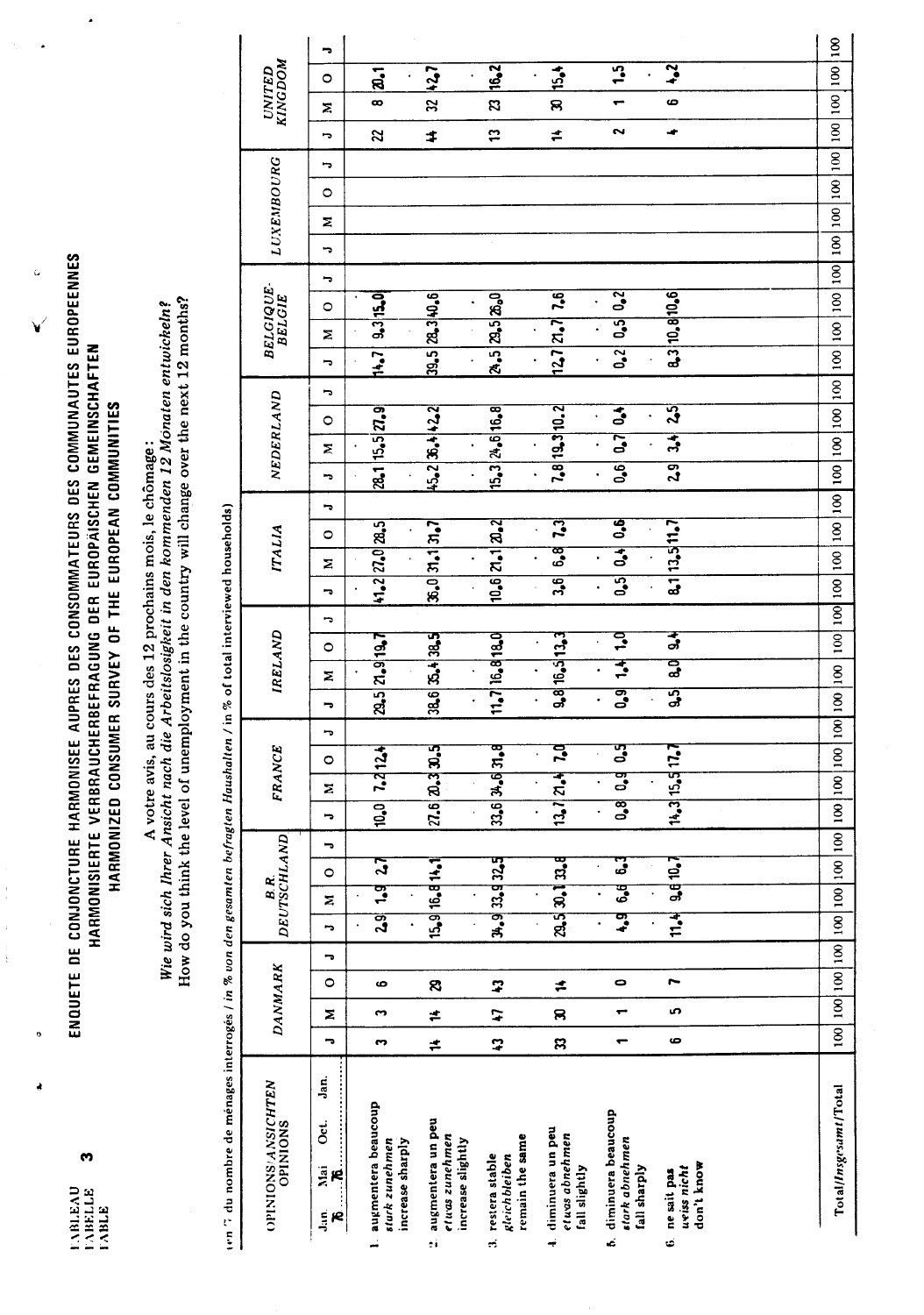₹

## ENQUETE DE CONJONCTURE HARMONISEE AUPRES DES CONSOMMATEURS DES COMMUNAUTES EUROPEENNES<br>HARMONISIERTE VERBRAUCHERBEFRAGUNG DER EUROPÄISCHEN GEMEINSCHAFTEN HARMONIZED CONSUMER SURVEY OF THE EUROPEAN COMMUNITIES

Trouvez-vous que, depuis 12 mois, les prix ont :<br>Wie haben sich Ihrer Ansicht nach die Preise in den letzen 12 Monaten entwickelt?<br>Compared to what they were 12 months ago, do you think that prices in general are now

|                                | r,                              |                                                        |                                                                 |                                                         |                                                        |                                                   |                                          | $\mathbf{S}$                                                                                                  |
|--------------------------------|---------------------------------|--------------------------------------------------------|-----------------------------------------------------------------|---------------------------------------------------------|--------------------------------------------------------|---------------------------------------------------|------------------------------------------|---------------------------------------------------------------------------------------------------------------|
|                                | $\circ$                         | $\mathbf{z}$                                           | $\frac{5}{4}$                                                   | 11.2                                                    | $\overline{\mathbf{a}}$                                | $\overline{a}$                                    | $\overline{\mathbf{3}}$                  |                                                                                                               |
| <b>KINGDOM</b><br>UNITED       | Σ                               | ಕ್ರ                                                    | $\boldsymbol{\mathcal{Z}}$                                      | <u>ဗ</u>                                                | m                                                      |                                                   |                                          |                                                                                                               |
|                                | ÷                               | 33                                                     | 4                                                               | \$                                                      | 2                                                      | ↽                                                 | ↽                                        |                                                                                                               |
|                                | ¬                               |                                                        |                                                                 |                                                         |                                                        |                                                   |                                          |                                                                                                               |
| <b>LUXEMBOURG</b>              | $\circ$                         |                                                        |                                                                 |                                                         |                                                        |                                                   |                                          |                                                                                                               |
|                                | Σ                               |                                                        |                                                                 |                                                         |                                                        |                                                   |                                          |                                                                                                               |
|                                | ⇒                               |                                                        |                                                                 |                                                         |                                                        |                                                   |                                          |                                                                                                               |
|                                | ᠊ᢇ                              |                                                        |                                                                 |                                                         |                                                        |                                                   |                                          |                                                                                                               |
| <b>BELGIQUE</b><br>BELGIE      | $\circ$                         |                                                        | 9.812.3                                                         | $\mathbf{z}$                                            |                                                        | $\overline{5}$                                    | 0.7                                      |                                                                                                               |
|                                | Σ                               |                                                        |                                                                 | $\overline{5}$                                          | $0.2 \, 0.4$                                           | $\overline{\mathbf{5}}$                           | $\overline{\mathbf{e}}$                  |                                                                                                               |
|                                | ∽                               | 88.6 87.1 86.3                                         | $\mathbf{a}$                                                    | $\mathbf{r}$                                            | $\overline{5}$                                         | $\circ$                                           | $\overline{\mathbf{S}}$                  |                                                                                                               |
|                                | っ                               |                                                        |                                                                 |                                                         |                                                        |                                                   |                                          |                                                                                                               |
| NEDERLAND                      | $\circ$                         |                                                        |                                                                 | $\frac{9}{2}$                                           | $\mathbf{0.6}$                                         |                                                   | $\overline{5}$                           |                                                                                                               |
|                                | Σ                               |                                                        |                                                                 | $\mathbf{P}$                                            | 0.3                                                    | $0.1 \ 0.0$                                       | $\overline{\mathbf{5}}$                  |                                                                                                               |
|                                | ¬                               | 70.982.177.1                                           | 2.9 16.4 20.3                                                   | 23                                                      | $\overline{5}$                                         | $\overline{\mathbf{5}}$                           | $\overline{c}$                           |                                                                                                               |
|                                | ᠇                               |                                                        |                                                                 |                                                         |                                                        |                                                   |                                          |                                                                                                               |
|                                | $\circ$                         |                                                        |                                                                 | $\mathbf{z}$                                            | $\mathbf{5}$                                           | $\overline{5}$                                    | ٥,5                                      |                                                                                                               |
| <b>ITALIA</b>                  | Σ                               | 64.0   76.8   75.8                                     | 28.8 19.8 20.9                                                  | 24                                                      | ្វឹ                                                    | $\circ$                                           | 5 <sub>o</sub>                           |                                                                                                               |
|                                | ᠇                               |                                                        |                                                                 | 5.8                                                     | $\overline{a}$                                         | $\bullet$                                         | $\overline{5}$                           |                                                                                                               |
|                                | ∍                               |                                                        |                                                                 |                                                         |                                                        |                                                   |                                          |                                                                                                               |
|                                | $\circ$                         |                                                        |                                                                 | $\mathbf{5}$                                            | $\mathbf{a}$                                           | $\bullet$                                         | ुर                                       |                                                                                                               |
| IRELAND                        | Σ                               | $79.2 \mathfrak{E}_{2.0} \mathfrak{A}_{1.1}$           | 9.5 11.4                                                        | $\mathbb{R}^4$                                          | $\mathbf{e}_\mathbf{0}$                                | $\bullet$                                         | $\bullet$                                |                                                                                                               |
|                                | ∍                               |                                                        | 11.6                                                            | $\overline{r^4}$                                        | $\overline{\mathbf{z}}$                                | $\overline{3}$                                    | $\overline{a}$                           | 00 100 100                                                                                                    |
|                                | ¬                               |                                                        |                                                                 |                                                         |                                                        |                                                   |                                          |                                                                                                               |
|                                | 0                               |                                                        |                                                                 | $\mathbf{5}$                                            | $\mathbf{e}^{\mathbf{g}}$                              | o<br>d                                            | ្សី<br>ទី                                |                                                                                                               |
| <b>FRANCE</b>                  | Σ                               |                                                        |                                                                 |                                                         | $\mathbf{z}$                                           | $\overline{s}$                                    | र्ड                                      |                                                                                                               |
|                                | ᠊ᢇ                              | 58.8 59.5 70.0                                         | 23.8   28.6   22.0                                              | 10.810.3                                                | $\mathbf{L}$                                           | $\bullet$                                         | $\overline{0,5}$                         |                                                                                                               |
|                                | ÷                               |                                                        |                                                                 |                                                         |                                                        |                                                   |                                          |                                                                                                               |
|                                | $\circ$                         |                                                        |                                                                 |                                                         | <b>33</b>                                              | $\mathbf{e}^{\mathbf{g}}$                         | $\frac{1}{2}$                            |                                                                                                               |
| B.R.                           | Σ                               |                                                        |                                                                 |                                                         | 3, 7                                                   | $\mathbf{a}$                                      | $\mathbf{5}$                             |                                                                                                               |
| DEUTSCHLAND                    | ∍                               | 18.6   24.3   16.7                                     | 37.837.6336.4                                                   | $37.2$ $33.6$ $39.2$                                    | $\ddot{\bm{s}}$                                        | $\mathbf{a}$                                      | ි<br>්                                   |                                                                                                               |
|                                | J,                              |                                                        |                                                                 |                                                         |                                                        |                                                   |                                          |                                                                                                               |
|                                | $\circ$                         | \$                                                     | 8                                                               | ٣,                                                      |                                                        | $\bullet$                                         |                                          |                                                                                                               |
| <b>DANMARK</b>                 | Σ                               | g                                                      | 8                                                               | Z                                                       |                                                        | 0                                                 |                                          |                                                                                                               |
|                                | F                               | ສ                                                      | $\boldsymbol{\Xi}$                                              | Z                                                       | $\mathrel{\mathop:}=$                                  | ↽                                                 | ⊷                                        | 100   100   100   100   100   100   100   100   100   100   100   100   100   100   100   100   100   100   1 |
|                                |                                 |                                                        |                                                                 |                                                         |                                                        |                                                   |                                          |                                                                                                               |
| OPINIONS/ANSICHTEN<br>OPINIONS | Jan.<br>Öct.<br>Ξe<br>_∈<br>⊸¦e | 1. beaucoup augmenté<br>starker Anstieg<br>much higher | 2 movemement augmenté<br>moderately higher<br>mittlerer Anstieg | schuacher Anstieg<br>un peu augmenté<br>a little higher | m et wa gleichgeblieben<br>about the same<br>peu varié | 5. légèrement diminué<br><b>Rückgang</b><br>lower | don't know<br>uviss nicht<br>ne sait pas | Total/Insgesamt/Total                                                                                         |

 $\frac{1}{4}$ 

 $\frac{1}{2}$ 

 $\ddot{\phantom{0}}$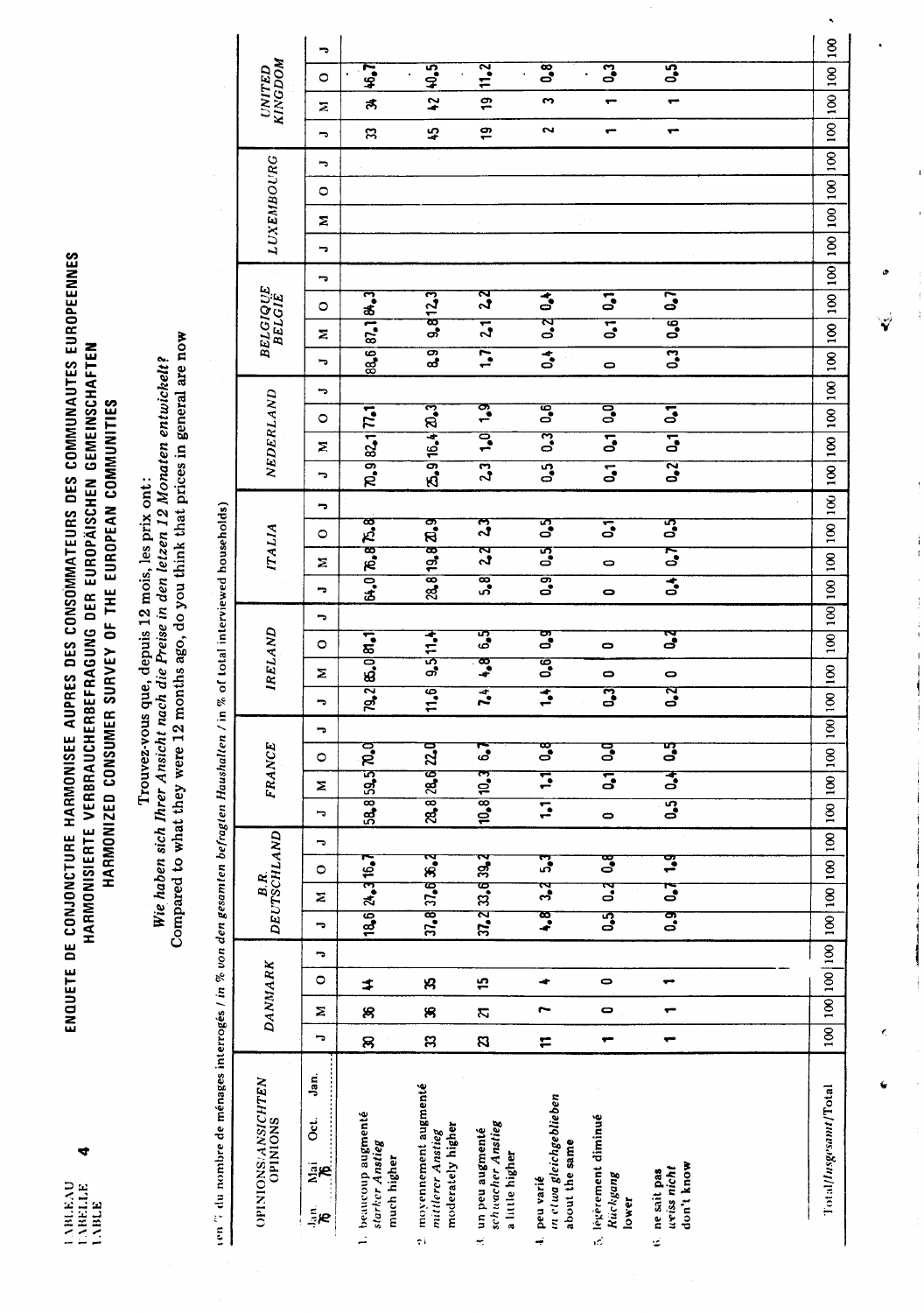un.

**LABLEAU**<br>TABELLE<br>TABLE

 $\vdots$ 

ENQUETE DE CONJONCTURE HARMONISEE AUPRES DES CONSOMMATEURS DES COMMUNAUTES EUROPEENNES HARMONISIERTE VERBRAUCHERBEFRAGUNG DER EUROPÄISCHEN GEMEINSCHAFTEN HARMONIZED CONSUMER SURVEY OF THE EUROPEAN COMMUNITIES

 $\frac{1}{\sqrt{2}}$ 

 $\ddot{\phantom{0}}$ 

 $\ddot{\phantom{0}}$ 

Par rapport à ce qui se passe actuellement, pensez-vous que dans les 12 mois qui viennent:<br>Wie werden sich Ihrer Ansicht nach die Preise in den nachsten 12 Monaten entwickeln? By comparison with what is happening now, do you consider that in the next 12 months:

(en ', du nombre de ménages interrogés *l'in* % von den gesamten befragten Haushalten / in % of total interviewed households)

|                                                                                                                                                        |              |                |           |   | ć                       |                         |                      |                |                                     |                         |   |              |   |               |   |     |                  |                |   |                |                           |              |   |                     |               |                            |   |   |            |   |   |                         |                          |                         |    |
|--------------------------------------------------------------------------------------------------------------------------------------------------------|--------------|----------------|-----------|---|-------------------------|-------------------------|----------------------|----------------|-------------------------------------|-------------------------|---|--------------|---|---------------|---|-----|------------------|----------------|---|----------------|---------------------------|--------------|---|---------------------|---------------|----------------------------|---|---|------------|---|---|-------------------------|--------------------------|-------------------------|----|
| OPINIONS/ANSIGHTEN<br>OPINIONS                                                                                                                         |              | <b>DANMARK</b> |           |   |                         | B.R.                    | DEUTSCHLAND          |                |                                     | <b>FRANCE</b>           |   |              |   | IRELAND       |   |     |                  | <b>ITALIA</b>  |   |                | NEDERLAND                 |              |   |                     |               | <b>BELGIQUE-</b><br>BELGIE |   |   | LUXEMBOURG |   |   |                         | <b>UNITED</b><br>KINGDOM |                         |    |
| Jan.<br>ğ<br>Йä<br>æ<br>Jan.<br>R                                                                                                                      | 、            | Σ              | 0         | ⇁ | ⋻                       | Σ                       | ¬<br>0               | ∽              | Σ                                   | 0                       | ¬ | ∽            | Σ | 0             | ⇁ | ∽   | Σ                | 0              | ∍ | ∍              | Σ                         | 0            | ∽ | ⊸                   | Σ             | $\circ$                    | っ | ¬ | Ξ          | 0 | ⋻ | ∍                       | Σ                        | 0                       | ۰, |
| there will be a more rapid<br>starker als bisher steigen<br>1. il y aura une hausse des<br>increase in prices<br>prix plus rapide                      | $\mathbf{a}$ | $\mathbf{r}$   | ុ<br>ស    |   | 5.8                     | $\overline{\mathbf{r}}$ | $\mathbf{a}$         | 6.9            | $\frac{1}{\alpha}$                  | $\overline{\mathbf{3}}$ |   |              |   | 37.028.91.9   |   |     | 31.4  26.0  35.6 |                |   |                | [2.1   2.1   2.2]         |              |   | $\overline{\bm{3}}$ |               | 9.80.0                     |   |   |            |   |   | $\overline{\mathbf{c}}$ | $\mathbf{r}$             | 2.5                     |    |
| etua in gleichem Masse wie<br>prices will increase at the<br>il y aura une hausse des<br>prix aussi rapide<br><b>hisher steigen</b><br>same rate<br>ż١ | ఴ            | 8              | E         |   | 56.1 61.6 58.8          |                         |                      |                | 529 59.3 42.3                       |                         |   |              |   | 30.73363      |   |     | [36.7]34.4]36.7  |                |   |                | 6.1 B&5 56.9              |              |   |                     | 38.0 49. 73.6 |                            |   |   |            |   |   | Ŗ                       | Z                        | 38.5                    |    |
| il y aura une hausse des<br>uvniger stark als bisher<br>prices will increase at a<br>prix moins rapide<br>slower rate<br>aleigen<br>÷                  | ౙ            | B              | ଅ         |   | 22.7 19.1 16.9          |                         |                      |                | 24.4 18.2 29.2                      |                         |   |              |   | 21.5 25.714.8 |   |     | 15.0 16.7 14.7   |                |   | $\frac{1}{9}$  | 15.6 18.6                 |              |   |                     | 39.2 29.32.1  |                            |   |   |            |   |   | \$                      | $\mathcal{L}$            | $\overline{a}$          |    |
| in etwa gleichbleiben<br>prices will be stable<br>les prix resteront<br>stationnaires                                                                  | $\pm$        | ₽              | S         |   | 9.9                     | $\overline{c}$          | ुन                   | 6.2            |                                     | 5.1 10.5                |   | $\mathbf{r}$ |   | 6.83.6        |   |     | 8.0 10.3         | 6.0            |   | 26             | 2 <sub>3</sub>            | 2.8          |   | $\overline{3}$      |               | $4.96 - 1$                 |   |   |            |   |   | <u>in</u>               | $\ddot{ }$               | r                       |    |
| les prix vont légèrement<br>prices will fall slightly<br>zurückgehen<br>diminuer<br>Ġ,                                                                 | ↽            |                | $\bullet$ |   | $\overline{1.0}$        | ផ្                      | $\mathbf{a}_\bullet$ | $\mathbf{0.2}$ | $\begin{bmatrix} 0.2 \end{bmatrix}$ | $\frac{2}{3}$           |   | ្វី          |   | 1.40.5        |   | 0,6 | 1.5              | $0_{\bullet}9$ |   | $\overline{a}$ | $\overline{\phantom{0}3}$ | $\mathbf{5}$ |   | $5\frac{1}{2}$      |               | 0.40.3                     |   |   |            |   |   | ┯                       | S                        | $\mathbf{L}$            |    |
| don't know<br>uviss nicht<br>ne sait pas<br>¢                                                                                                          |              |                | ဖာ        |   | $\overline{\mathbf{S}}$ | 3,8                     | <u>ន្</u>            | $\overline{d}$ | $\overline{a}$                      | द्भ                     |   | ្លុ          |   | 3.9 3.0       |   |     | 8.3 11.1         | $\mathbf{5}$   |   | $\frac{1}{2}$  | $\frac{1}{2}$             | 1.5          |   | 5 <sup>2</sup>      |               | 5.813                      |   |   |            |   |   | S                       | ∾                        | $\overline{\mathbf{S}}$ |    |
| Total/Insgesamt/Total                                                                                                                                  |              |                |           |   |                         |                         |                      |                |                                     |                         |   |              |   |               |   |     |                  |                |   |                |                           |              |   |                     |               |                            |   |   |            |   |   |                         |                          |                         |    |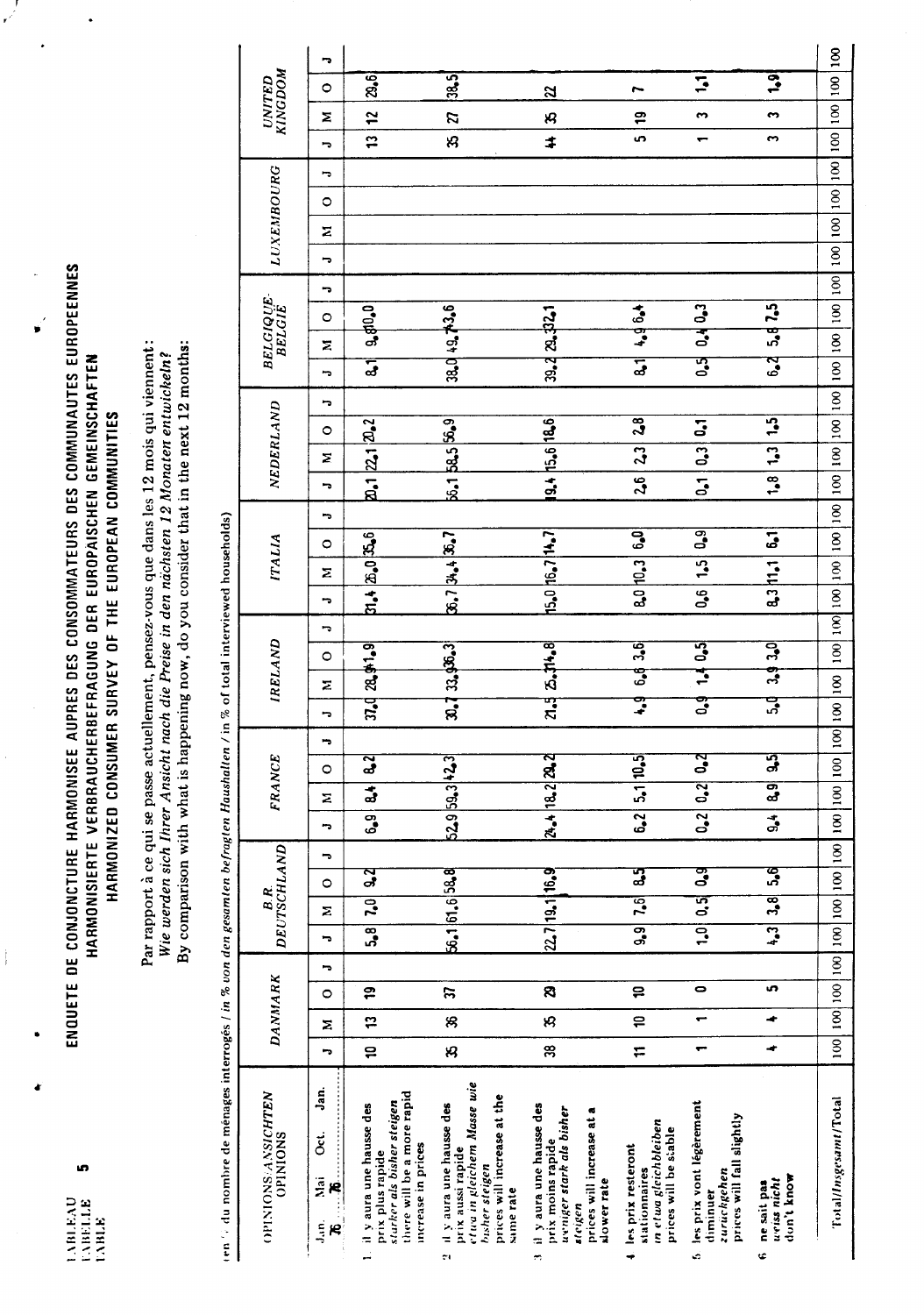œ

## ENQUETE DE CONJONCTURE HARMONISEE AUPRES DES CONSOMMATEURS DES COMMUNAUTES EUROPEENNES HARMONISIERTE VERBRAUCHERBEFRAGUNG DER EUROPÄISCHEN GEMEINSCHAFTEN HARMONIZED CONSUMER SURVEY OF THE EUROPEAN COMMUNITIES

How does the financial situation of your household now compare with what it was 12 months ago? Wie hat sich die finanzielle Lage Ihres Haushalts in den letzten zwölf Monaten entwickelt? Au cours des 12 derniers mois, la situation financière de votre ménage:

een 75 du nombre de mênages interrogés / in % von den gesomten befragten Haushalten / in % of total interviewed households)

|                                | ⋼                           |                                                                                 |                                                                            |                                                                      |                                                                                           |                                                                                                        |                                          |                       |
|--------------------------------|-----------------------------|---------------------------------------------------------------------------------|----------------------------------------------------------------------------|----------------------------------------------------------------------|-------------------------------------------------------------------------------------------|--------------------------------------------------------------------------------------------------------|------------------------------------------|-----------------------|
| <b>KINGDOM</b><br>UNITED       | 0                           | 2 <sub>0</sub>                                                                  | 10.6                                                                       | $\tilde{\mathbf{z}}$                                                 | $\vec{a}$                                                                                 | $\frac{3}{2}$                                                                                          | 3                                        |                       |
|                                | Σ                           | ო                                                                               | $\tilde{c}$                                                                | ౚ                                                                    | χ                                                                                         | Z                                                                                                      |                                          |                       |
|                                | ⇁                           | n                                                                               | ≠                                                                          | 8                                                                    | 32                                                                                        | Σ,                                                                                                     |                                          |                       |
|                                | ∽                           |                                                                                 |                                                                            |                                                                      |                                                                                           |                                                                                                        |                                          |                       |
| LUXEMBOURG                     | 0                           |                                                                                 |                                                                            |                                                                      |                                                                                           |                                                                                                        |                                          |                       |
|                                | z                           |                                                                                 |                                                                            |                                                                      |                                                                                           |                                                                                                        |                                          |                       |
|                                | ∍                           |                                                                                 |                                                                            |                                                                      |                                                                                           |                                                                                                        |                                          |                       |
|                                | ۰,                          |                                                                                 |                                                                            |                                                                      |                                                                                           |                                                                                                        |                                          |                       |
| <b>BELGIQUE<br/>BELGIÉ</b>     | 0                           |                                                                                 |                                                                            |                                                                      |                                                                                           |                                                                                                        |                                          |                       |
|                                | Σ                           | $201 - 1$                                                                       | 12.3 10.8 10.8                                                             | $53.5$ 57.156.8                                                      | 23.922.823.5                                                                              | 5.9   6.5                                                                                              | 1.41.0                                   |                       |
|                                | ¬                           | $\overline{\mathbf{e}}$                                                         |                                                                            |                                                                      |                                                                                           | 6,0                                                                                                    | $\overline{c}$                           |                       |
|                                | ŗ                           |                                                                                 |                                                                            |                                                                      |                                                                                           |                                                                                                        |                                          |                       |
|                                | $\circ$                     | ្ទឹ                                                                             |                                                                            |                                                                      | ភ្នំ                                                                                      | <u>្រុ</u>                                                                                             | $\ddot{\phantom{a}}$                     |                       |
| NEDERLAND                      | Σ                           | द्भ                                                                             |                                                                            |                                                                      |                                                                                           | 4.8                                                                                                    | $\mathbf{z}$                             |                       |
|                                | っ                           | $\overline{9}$                                                                  | $17.0$ $15.4$ $14.7$                                                       | 53.853.752.9                                                         | 19.0   22.0                                                                               | $\frac{1}{2}$                                                                                          | $\overline{S}$                           |                       |
|                                | ⇁                           |                                                                                 |                                                                            |                                                                      |                                                                                           |                                                                                                        |                                          |                       |
|                                | 0                           |                                                                                 |                                                                            |                                                                      |                                                                                           |                                                                                                        |                                          |                       |
| <b>ITALIA</b>                  | ≍                           | 0.71.2                                                                          | 6.015.9                                                                    |                                                                      |                                                                                           |                                                                                                        | 0.61.0                                   |                       |
|                                | っ                           | ဌိ                                                                              | $\overline{\mathbf{S}}$                                                    | 52.0148.414.7                                                        | 30.1 30.932.8                                                                             | 10.4 13.4 14.5                                                                                         | $\mathbf{5}$                             |                       |
|                                | ⇁                           |                                                                                 |                                                                            |                                                                      |                                                                                           |                                                                                                        |                                          |                       |
|                                | 0                           |                                                                                 |                                                                            |                                                                      |                                                                                           |                                                                                                        |                                          |                       |
| IRELAND                        | ≅                           | 2.0 1.7                                                                         | 14.8 12.9 11.9                                                             | 34.4   24.8   30.2                                                   | 23.2   26.7   25.0                                                                        | $Z_{\bullet}0$ 32.729.9                                                                                | 1.0   1.3                                |                       |
|                                | ∍                           | $\overline{a}$                                                                  |                                                                            |                                                                      |                                                                                           |                                                                                                        | $\overline{\mathbf{S}}$                  |                       |
|                                | っ                           |                                                                                 |                                                                            |                                                                      |                                                                                           |                                                                                                        |                                          |                       |
|                                | $\circ$                     |                                                                                 |                                                                            |                                                                      |                                                                                           |                                                                                                        |                                          |                       |
| <b>FRANCE</b>                  |                             | 1.6 1.7                                                                         |                                                                            |                                                                      |                                                                                           | $\frac{1}{2}$ 5.3                                                                                      | 0.40.5                                   |                       |
|                                | Ξ                           | $\overline{\mathbf{z}}$                                                         | 16.0 16.213.0                                                              | 63.9 64.4 63.3                                                       | 13.6 13.316.2                                                                             | $\mathfrak{Z}$                                                                                         | $\overline{0,5}$                         |                       |
|                                | F                           |                                                                                 |                                                                            |                                                                      |                                                                                           |                                                                                                        |                                          |                       |
| DEUTSCHLAND                    | F                           |                                                                                 |                                                                            |                                                                      |                                                                                           | $\overline{3}$                                                                                         |                                          |                       |
| B.R.                           | $\circ$                     | 1.3  1.4                                                                        | $10.7$   12.6  14.2                                                        | 66.6 64.966.7                                                        | 16.916.013.3                                                                              | ್ಯ                                                                                                     | <b>0.8 D</b>                             |                       |
|                                | Σ                           | $\overline{P}$                                                                  |                                                                            |                                                                      |                                                                                           | ్లే                                                                                                    | $\mathbf{z}$                             |                       |
|                                | ÷                           |                                                                                 |                                                                            |                                                                      |                                                                                           |                                                                                                        |                                          |                       |
|                                | ∽                           | u.                                                                              |                                                                            |                                                                      |                                                                                           | S                                                                                                      |                                          |                       |
| <b>DANMARK</b>                 | 0                           |                                                                                 | 18                                                                         | B                                                                    | 12                                                                                        |                                                                                                        |                                          |                       |
|                                | Σ                           | 6                                                                               | <u>بہ</u>                                                                  | အ                                                                    | $\overline{1}$                                                                            | C                                                                                                      |                                          |                       |
|                                | F                           | r                                                                               | Z,                                                                         | ធ                                                                    | $\mathbf{r}$                                                                              | ÷                                                                                                      | ÷                                        |                       |
| OPINIONS/ANSICHTEN<br>OPINIONS | Jan.<br>Č.<br>že<br>≨e<br>⊰ | hat sich wesentlich verbessert<br>s'est nettement améliorée<br>got a lot better | hat sich etwas verbessert<br>siest un peu améliorée<br>got a little better | m etua gleichgeblieben<br>est restée stationnaire<br>stayed the same | hat sich et was verschlechtert<br>est devenue un peu moins<br>got a little worse<br>bonne | est devenue beaucoup moins<br>hat sich wesentlich<br>got a lot worse<br><i>verschlechtert</i><br>bonne | don't know<br>weiss nicht<br>ne suit pas | Total/Insgesamt/Total |
|                                |                             |                                                                                 | ċ.                                                                         | k,                                                                   |                                                                                           | k.                                                                                                     | ¢                                        |                       |

 $\ddot{\phantom{0}}$ 

 $\frac{1}{2}$  $\label{eq:3.1} \begin{array}{ccccc} \mathbf{1} & \mathbf{1} & \mathbf{1} & \mathbf{1} & \mathbf{1} & \mathbf{1} & \mathbf{1} & \mathbf{1} & \mathbf{1} & \mathbf{1} & \mathbf{1} & \mathbf{1} & \mathbf{1} & \mathbf{1} & \mathbf{1} & \mathbf{1} & \mathbf{1} & \mathbf{1} & \mathbf{1} & \mathbf{1} & \mathbf{1} & \mathbf{1} & \mathbf{1} & \mathbf{1} & \mathbf{1} & \mathbf{1} & \mathbf{1} & \mathbf{1} & \mathbf{1} &$  $\mathbf{I}$ 

J

 $\frac{1}{4}$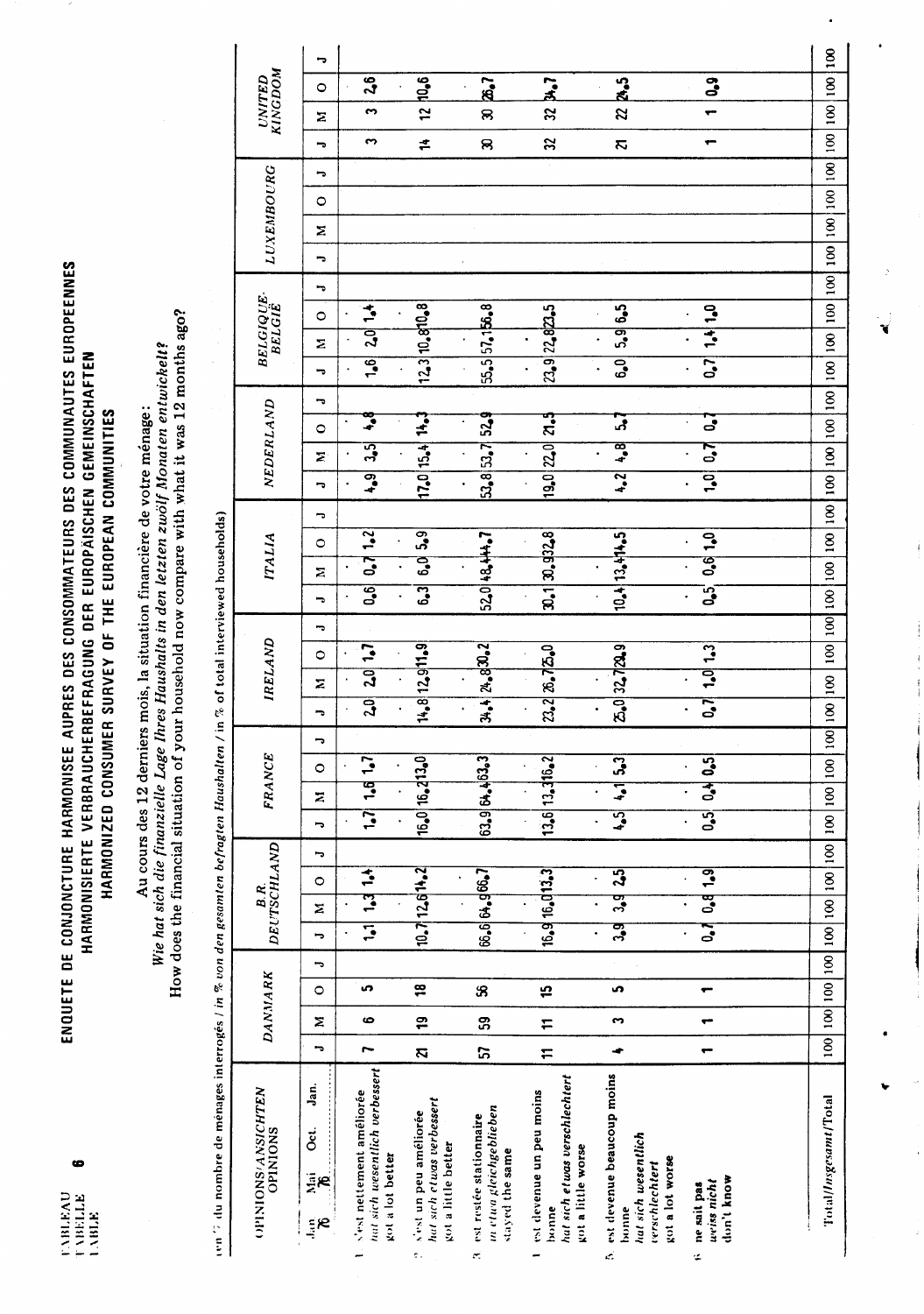$\blacksquare$ 

 $\mathring{\mathring{\mathsf{I}}}$ 

## ENQUETE DE CONJONCTURE HARMONISEE AUPRES DES CONSOMMATEURS DES COMMUNAUTES EUROPEENNES HARMONISIERTE VERBRAUCHERBEFRAGUNG DER EUROPÄISCHEN GEMEINSCHAFTEN HARMONIZED CONSUMER SURVEY OF THE EUROPEAN COMMUNITIES

 $\sqrt{ }$ 

A votre avis, au cours des 12 prochains mois, la situation financière de votre ménage devrait-elle?<br>Wie dürfte sich Ihrer Ansicht nach die finanzielle Lage Ihres Haushalts in den kommenden zwölft Monaten entwickeln:<br>How do

| ten 7 du nombre de ménages interrogés / in % von den gesamten befragten Haushalten |   |              |                |   |           |                     |            |                                               |              |                             |                 |   |                   |             | / in % of total interviewed households) |   |         |               |                     |   |                |              |           |   |                            |                     |                                                                                        |   |            |   |         |                  |        |                                 |                 |  |
|------------------------------------------------------------------------------------|---|--------------|----------------|---|-----------|---------------------|------------|-----------------------------------------------|--------------|-----------------------------|-----------------|---|-------------------|-------------|-----------------------------------------|---|---------|---------------|---------------------|---|----------------|--------------|-----------|---|----------------------------|---------------------|----------------------------------------------------------------------------------------|---|------------|---|---------|------------------|--------|---------------------------------|-----------------|--|
| OPINIONS/ANSICHTEN<br>OPINIONS                                                     |   |              | <b>DANMARK</b> |   |           | DEUTSCHLAND<br>B.R. |            |                                               |              |                             | <b>FRANCE</b>   |   |                   |             | IRELAND                                 |   |         | <b>ITALIA</b> |                     |   |                |              | NEDERLAND |   |                            | BELGIQUE-<br>BELGIE |                                                                                        |   | LUXEMBOURG |   |         |                  |        | <b>KINGDOM</b><br><b>UNITED</b> |                 |  |
| Jan.<br>Öct.<br>й<br>Хар<br>ξR<br>-                                                | ∽ | Σ            | 0              | ٠ | ∽         | Σ                   | $\circ$    | ∍                                             | ∍            | Σ                           | $\circ$         | ∍ | ⇁                 | Σ           | $\circ$                                 | ∍ | ᠆       | Σ             | $\circ$             | → | ⇁              | Σ            | $\circ$   | ⇁ | ь                          | Σ                   | $\circ$                                                                                | っ | っ          | Σ | $\circ$ | ►<br>→           | Σ      |                                 | ∍<br>$\circ$    |  |
| sich wesentlich verbessern<br>1. s'améliorer nettement<br>get a lot better         | ۰ | ഗ            | S              |   | 3         | 3                   | Ξ          |                                               | $\mathbf{a}$ |                             | F               |   | ာ့                | 딸           | ្វី                                     |   | ु       | ैं            | క్<br>$\Box$        |   | ्यु            | ဒ္           | र्द       |   | ទី<br>$\ddot{\phantom{0}}$ | Ż                   | $\mathbf{a}$                                                                           |   |            |   |         |                  | $\sim$ |                                 | $\overline{11}$ |  |
| sich etwas verbessern<br>s'améliorer un peu<br>get a little better<br>çi           | Z | Z            | $\overline{1}$ |   |           | 10.914.213.         |            |                                               | 19.9         | ಸ                           | 16.5            |   | 13.1              |             | 16.714.2                                |   | Ĕ       | द्ध           | ॢऀ                  |   | 10.711.413.9   |              |           |   | 12.913.112.8               |                     |                                                                                        |   |            |   |         | $\ddot{ }$       |        | 22                              | 13.4            |  |
| in etwa gleichbleiben<br>rester stationnaire<br>stay the same<br>$\ddot{ }$        | 5 | $\mathbf{S}$ | $\mathfrak{B}$ |   | $\vec{R}$ |                     | 69.269.2   |                                               | 53.9         |                             | 62,262,2        |   | $\overline{39.2}$ |             | 36.135.5                                |   | $\cdot$ |               | 57.3 55.4 50.6<br>¥ |   | 57.6 59.4 57.5 |              |           |   | 66.3 68.4 66.0             |                     |                                                                                        |   |            |   |         | $\boldsymbol{3}$ |        | $\mathfrak{Z}$                  | त्र<br>मैं,     |  |
| sich etwas verschlechtern<br>se dégrader un peu<br>get a little worse<br>4         | r | $\infty$     | 13             |   |           | 12.2110.            | ॢ          |                                               |              | $\overline{\boldsymbol{3}}$ | $\mathbf{E}$    |   | 2.9               |             | 19.8222                                 |   |         |               | 224 19.4 26.7       |   |                | 21.32.62.4   |           |   | 12.710.812.9               |                     |                                                                                        |   |            |   |         | $\boldsymbol{z}$ |        | $\frac{1}{2}$                   | $\frac{9}{2}$   |  |
| sich wesentlich verschlechtern<br>5. se dégrader nettement<br>get a lot worse      |   |              | 2              |   | ≟         |                     | త          |                                               | 3            | Э                           | ្ស៊             |   | 1,8               |             | 17.919.7                                |   | Ţ       |               | ॢ                   |   | ्रू            | ្ច           | 3.4       |   | $\mathbf{e}$               | ₿                   | $\mathbf{C}$                                                                           |   |            |   |         |                  | တ      | $\infty$                        | 15.4            |  |
| don't know<br>uviss nicht<br>ne sait pas<br>ç.                                     | م | S            |                |   |           |                     | <u>្អូ</u> |                                               | 5.5          | ్లే                         | ្ជី             |   | $\mathbf{r}_1$    | 3           | ご                                       |   |         | 8.411.5       | द्भ                 |   | र्द्भ          | $\mathbf{v}$ | ॢ         |   | ္တန္                       | فى                  | $\mathbf{c}$                                                                           |   |            |   |         |                  | မာ     | မာ                              | <u>្ទ</u>       |  |
|                                                                                    |   |              |                |   |           |                     |            |                                               |              |                             |                 |   |                   |             |                                         |   |         |               |                     |   |                |              |           |   |                            |                     |                                                                                        |   |            |   |         |                  |        |                                 |                 |  |
| Total/Insgesamt/Total                                                              |   |              |                |   |           |                     |            | 100   100   100   100   100   100   100   100 |              | 100 100                     | $\frac{100}{2}$ |   |                   | 100 100 100 |                                         |   |         |               |                     |   |                |              |           |   |                            |                     | 001 100  100  100  001  001  001  001  001  001  001  001  001  00  00  00  00  00  00 |   |            |   |         |                  |        |                                 |                 |  |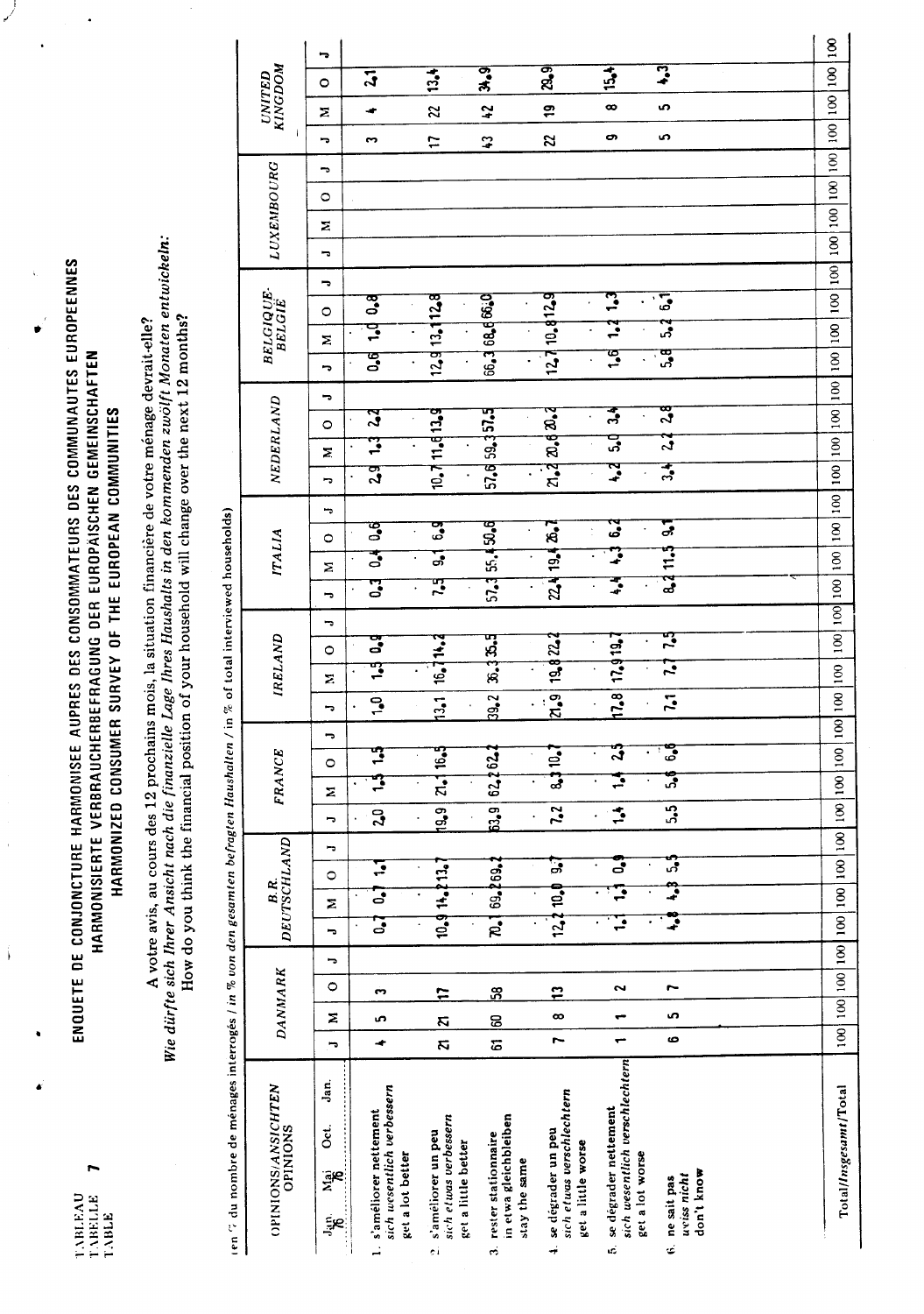## ENQUETE DE CONJONCTURE HARMONISEE AUPRES DES CONSOMMATEURS DES COMMUNAUTES EUROPEENNES HARMONISIERTE VERBRAUCHERBEFRAGUNG DER EUROPÄISCHEN GEMEINSCHAFTEN HARMONIZED CONSUMER SURVEY OF THE EUROPEAN COMMUNITIES

Pensez-vous que les gens aient intérêt à faire actuellement des achats importants (meubles, machines à laver, télévision, etc.)?<br>Glauben Sie, dass es zur Zeit ratsam ist, grössere Anschaffungen (Möbel, Waschmaschinen, Fern

 $\frac{1}{2}$  $\sigma$  of  $\theta$ Ŕ  $\mathbf{r}$  $\mathbf{r}$ Ŕ ستعمله j. Ŕ  $\mathfrak{p}$  of  $\mathfrak{p}_i$  du nombre de ménages intervaée  $i$  in  $\alpha$ ,  $\alpha$ 

|                                                                          |                                       | F                          |                                                                                                                   |                                                                                                                                                             |                                                                                           |                                                                                                                                                                                                                                                               |                                                     |                                                           |
|--------------------------------------------------------------------------|---------------------------------------|----------------------------|-------------------------------------------------------------------------------------------------------------------|-------------------------------------------------------------------------------------------------------------------------------------------------------------|-------------------------------------------------------------------------------------------|---------------------------------------------------------------------------------------------------------------------------------------------------------------------------------------------------------------------------------------------------------------|-----------------------------------------------------|-----------------------------------------------------------|
|                                                                          |                                       | $\circ$                    | $+85.1$                                                                                                           | $\frac{4}{12}$                                                                                                                                              |                                                                                           | $\mathbf{z}_5$                                                                                                                                                                                                                                                | ្ចុ                                                 |                                                           |
|                                                                          | <b>UNITED</b><br>KINGDOM              | Σ                          |                                                                                                                   | R,                                                                                                                                                          |                                                                                           | $\overline{\mathbf{z}}$                                                                                                                                                                                                                                       | မ                                                   |                                                           |
|                                                                          |                                       | F                          | ្នុ                                                                                                               | S.                                                                                                                                                          |                                                                                           | $\star$                                                                                                                                                                                                                                                       | ဖ                                                   |                                                           |
|                                                                          |                                       | F                          |                                                                                                                   |                                                                                                                                                             |                                                                                           |                                                                                                                                                                                                                                                               |                                                     |                                                           |
|                                                                          |                                       | $\circ$                    |                                                                                                                   |                                                                                                                                                             |                                                                                           |                                                                                                                                                                                                                                                               |                                                     |                                                           |
|                                                                          |                                       | Σ                          |                                                                                                                   |                                                                                                                                                             |                                                                                           |                                                                                                                                                                                                                                                               |                                                     |                                                           |
|                                                                          | LUXEMBOURG                            | ÷                          |                                                                                                                   |                                                                                                                                                             |                                                                                           |                                                                                                                                                                                                                                                               |                                                     |                                                           |
|                                                                          |                                       | ∍                          |                                                                                                                   |                                                                                                                                                             |                                                                                           |                                                                                                                                                                                                                                                               |                                                     |                                                           |
|                                                                          | <b>BELGIQUE</b><br>BELGIÉ             | $\circ$                    |                                                                                                                   |                                                                                                                                                             |                                                                                           |                                                                                                                                                                                                                                                               |                                                     |                                                           |
|                                                                          |                                       | Σ                          | $54.7$ $59.155.9$                                                                                                 | 12.8 14.6 15.7                                                                                                                                              |                                                                                           | 18.913.713.2                                                                                                                                                                                                                                                  | 13.6 12.6 4.2                                       |                                                           |
|                                                                          |                                       | ᠇                          |                                                                                                                   |                                                                                                                                                             |                                                                                           |                                                                                                                                                                                                                                                               |                                                     |                                                           |
|                                                                          |                                       |                            |                                                                                                                   |                                                                                                                                                             |                                                                                           |                                                                                                                                                                                                                                                               |                                                     |                                                           |
|                                                                          |                                       | ÷                          |                                                                                                                   |                                                                                                                                                             |                                                                                           |                                                                                                                                                                                                                                                               |                                                     |                                                           |
|                                                                          |                                       | $\circ$                    |                                                                                                                   |                                                                                                                                                             |                                                                                           |                                                                                                                                                                                                                                                               | 3.0 3.5                                             |                                                           |
|                                                                          | NEDERLAND                             | Σ                          | 52.3 52.851.4                                                                                                     | 29.2 31.332.2                                                                                                                                               |                                                                                           | 14.8 12.9 12.9                                                                                                                                                                                                                                                | 37                                                  |                                                           |
|                                                                          |                                       | ⇁                          |                                                                                                                   |                                                                                                                                                             |                                                                                           |                                                                                                                                                                                                                                                               |                                                     |                                                           |
|                                                                          |                                       | ∍                          |                                                                                                                   |                                                                                                                                                             |                                                                                           |                                                                                                                                                                                                                                                               |                                                     |                                                           |
| / in % 01 total interviewed households)                                  | <b>ITALIA</b>                         | $\circ$                    | 228 23922.6                                                                                                       | 22.3   22.421.2                                                                                                                                             |                                                                                           | 37.9936.438.4                                                                                                                                                                                                                                                 | 12.0   12.317.8                                     |                                                           |
|                                                                          |                                       | Σ                          |                                                                                                                   |                                                                                                                                                             |                                                                                           |                                                                                                                                                                                                                                                               |                                                     |                                                           |
|                                                                          |                                       | ь                          |                                                                                                                   |                                                                                                                                                             |                                                                                           |                                                                                                                                                                                                                                                               |                                                     |                                                           |
|                                                                          |                                       | ⇁                          |                                                                                                                   |                                                                                                                                                             |                                                                                           |                                                                                                                                                                                                                                                               |                                                     |                                                           |
|                                                                          | IRELAND                               | $\circ$                    |                                                                                                                   |                                                                                                                                                             |                                                                                           |                                                                                                                                                                                                                                                               |                                                     |                                                           |
|                                                                          |                                       | Σ                          | 51.8 51.6 59.7                                                                                                    | 10.413.010.4                                                                                                                                                |                                                                                           | 29.4 27.6 22.7                                                                                                                                                                                                                                                | 84 7.97.2                                           |                                                           |
|                                                                          |                                       | ∍                          |                                                                                                                   |                                                                                                                                                             |                                                                                           |                                                                                                                                                                                                                                                               |                                                     |                                                           |
|                                                                          |                                       |                            |                                                                                                                   |                                                                                                                                                             |                                                                                           |                                                                                                                                                                                                                                                               |                                                     |                                                           |
|                                                                          | <b>FRANCE</b>                         | $\circ$                    |                                                                                                                   |                                                                                                                                                             |                                                                                           |                                                                                                                                                                                                                                                               |                                                     |                                                           |
|                                                                          |                                       | Σ                          | 53.254.750.8                                                                                                      | 22.8 22.421.0                                                                                                                                               |                                                                                           | $15.0$ $12.817.8$                                                                                                                                                                                                                                             | 9.0 10. 210. 4                                      |                                                           |
|                                                                          |                                       | ∽                          |                                                                                                                   |                                                                                                                                                             |                                                                                           |                                                                                                                                                                                                                                                               |                                                     |                                                           |
|                                                                          | B.R.<br>DEUTSCHLAND                   | F                          |                                                                                                                   |                                                                                                                                                             |                                                                                           |                                                                                                                                                                                                                                                               |                                                     |                                                           |
|                                                                          |                                       | $\circ$                    |                                                                                                                   | 37.7 37.643.9                                                                                                                                               |                                                                                           |                                                                                                                                                                                                                                                               | 13.412.312.8                                        |                                                           |
|                                                                          |                                       | Σ                          | 37.435.032                                                                                                        |                                                                                                                                                             |                                                                                           | 11.514.411                                                                                                                                                                                                                                                    |                                                     |                                                           |
|                                                                          |                                       | ÷                          |                                                                                                                   |                                                                                                                                                             |                                                                                           |                                                                                                                                                                                                                                                               |                                                     |                                                           |
|                                                                          |                                       | ∽                          |                                                                                                                   |                                                                                                                                                             |                                                                                           |                                                                                                                                                                                                                                                               |                                                     |                                                           |
|                                                                          | <b>DANMARK</b>                        | $\circ$                    | ភ                                                                                                                 | 17                                                                                                                                                          |                                                                                           | $\boldsymbol{\mathcal{B}}$                                                                                                                                                                                                                                    | o                                                   |                                                           |
|                                                                          |                                       | Σ                          | ន                                                                                                                 | Z                                                                                                                                                           |                                                                                           |                                                                                                                                                                                                                                                               | $\mathbf{a}$                                        |                                                           |
|                                                                          |                                       | -                          | 67                                                                                                                | $\overline{2}$                                                                                                                                              |                                                                                           | $12 \mid 14$                                                                                                                                                                                                                                                  | ø                                                   | 00   00   00   00   00   00   00   00   00   00   00   00 |
| ualipustualiana islama mesakin mesakin mesan mesan mengan saman terbesar | OPINIONS/ANSICHTEN<br><b>OPINIONS</b> | Jan.<br>ğ.<br>ڝۊ<br>.<br>P | ja, der Augenblick ist eher<br>1. oui, le moment est plutôt<br>yes, now is the right time<br>favorable<br>günstig | le moment n'est ni particu-<br>halb und halb; der Augen-<br>blick ist weder besonders<br>lièrement favorable, ni<br>particulièrement défa-<br>vorable<br>ei | it is neither the right time<br>günstig noch besonders<br>nor the wrong time<br>ungunstig | nein, der Augenblick ist eher<br>non, le moment est plutôt<br>no, it is the wrong time,<br>den Kauf aufzuschieben<br>ungunstig: es ist besser,<br>the purchase should be<br>défavorable, il faudrait<br>reporter l'achat<br>postponed<br>$\ddot{\bm{\delta}}$ | don't know<br>uvciss nicht<br>ne sait pas<br>$\div$ | Total/Insgesamt/Total                                     |

 $\bar{\mathbf{r}}$ 

 $\frac{1}{4}$ 

Í

į.

 $\frac{1}{2}$ 

 $\frac{1}{2}$  and  $\frac{1}{2}$  and  $\frac{1}{2}$  . The sequence of  $\frac{1}{2}$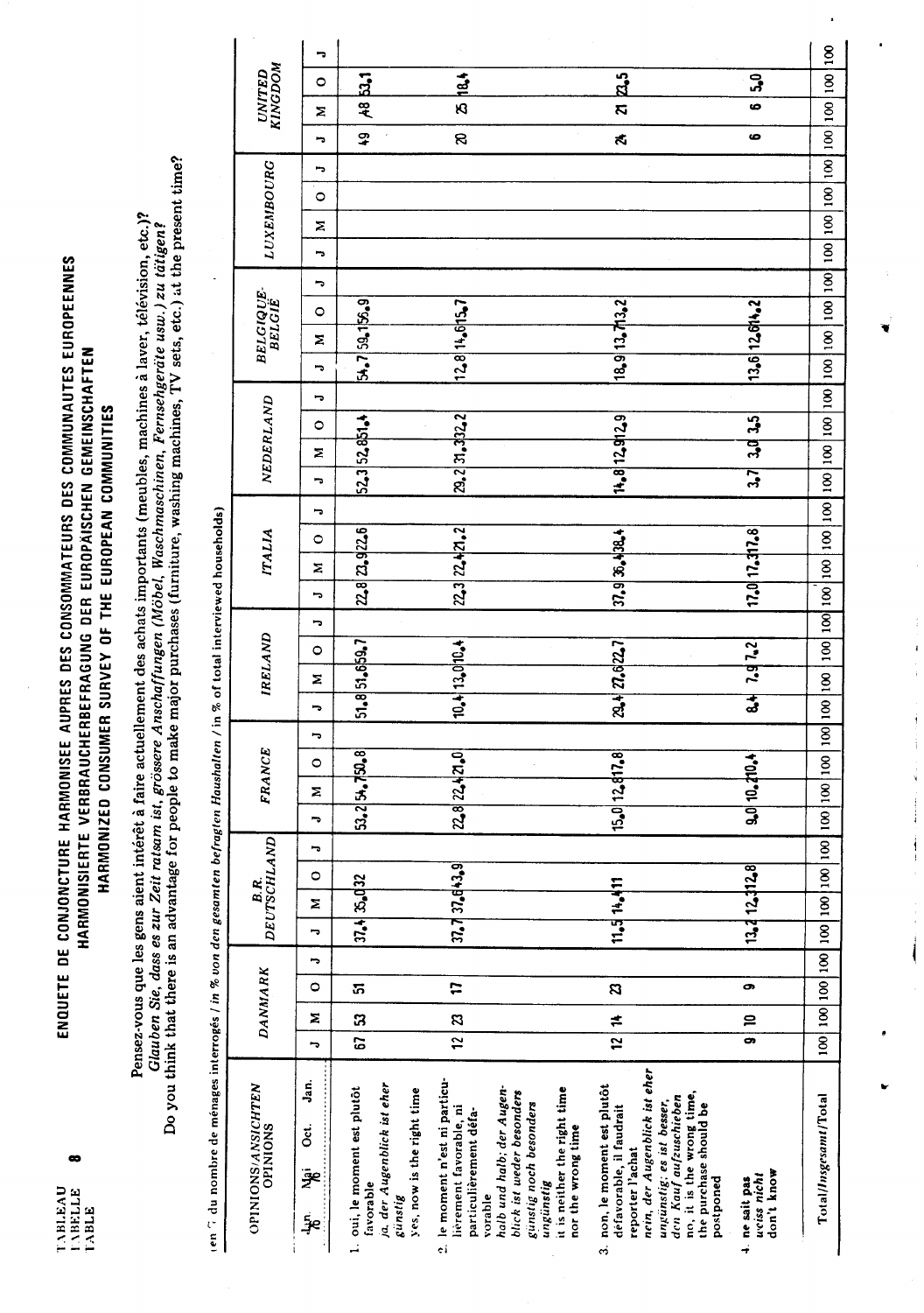ø

 $\overline{\mathbf{f}}$ 

ENQUETE DE CONJONCTURE HARMONISEE AUPRES DES CONSOMMATEURS DES COMMUNAUTES EUROPEENNES HARMONISIERTE VERBRAUCHERBEFRAGUNG DER EUROPÄISCHEN GEMEINSCHAFTEN HARMONIZED CONSUMER SURVEY OF THE EUROPEAN COMMUNITIES

In view of the general economic situation at the present time, do you think that this is a reasonable time to save? En considérant la situation économique générale, estimez-vous qu'il soit raisonnable d'épargner? Glauben Sie, dass en in Anbetracht der allgemein Wirtschaftslage sinnvoll ist, zu sparen?

 $100$  $\overline{\phantom{a}}$ **UNITED**<br>KINGDOM  $|0,0|$  $3.8$  $19.7$  $24.3$  $1.2$  $|100|$  $\circ$  $\ddot{\phantom{0}}$  $\frac{1}{2}$  $\infty$ ာ့  $\overline{r}$ ഄ  $\overline{\mathbf{z}}$ Σ  $|100|$  $\mathbf{g}$ ş  $\frac{8}{1}$  $\ddot{\phantom{0}}$  $\overline{r}$  $\rightarrow$ 100 100 100 100 100 LUXEMBOURG  $\overline{a}$  $\circ$ Σ  $\overline{\phantom{a}}$  $\overline{\phantom{a}}$ **BELGIQUE**<br>BELGIE  $\overline{5}$  $17.0|19.1|16.5|$  $1.843.440.3$  $19.772.423$  $11.2 \mid 12.2 \mid 15.5$  $\ddot{\phantom{1}}$  $\circ$ ्यु  $\geq$  $\overline{\mathbf{3}}$  $\overline{a}$  $\overline{\phantom{a}}$ NEDERLAND 32034.8  $1.5$  $17.1|17.914.4$  $17.2 | 17.4 | 16.5|$ 28.6 30.432.8  $\circ$  $\frac{1}{2}$  $\geq$  $\overline{\mathbf{a}}$  $21$  $\ddot{\phantom{0}}$  $\overline{a}$  $\overline{a}$ (en ", du nombre de ménages interrogés / in % von den gesamten befragten Haushalten / in % of total interviewed households)  $\mathbf{z}_q$ 16,5  $\mathbf{z}$  $\frac{129}{2}$  $\overline{171}$ **ITALIA**  $\circ$  $5.2B.3$ **18.4 B.2**  $1.0 |12.7|$  $6.4 | 16.4|$  $90123$  $\ddot{\phantom{0}}$  $\sum$  $\overline{a}$  $\ddot{\phantom{a}}$  $\overline{\phantom{a}}$ 18416.6  $2.62.5$ IRELAND प्र  $21.32.8$ 33.031.2  $\circ$  $\mathbf{a}$  $\mathbf{z}$  $\frac{1}{2}$  $\mathbf{a_6}$  $\overline{a}$  $\overline{\mathbf{g}}$  $3<sub>0</sub>$  $\ddot{\phantom{0}}$  $\overline{\phantom{a}}$  $\overline{\phantom{a}}$ **FRANCE**  $|a_1|1.2|$  $\overline{3}$ 2.82.1 **B.424.4**  $4.92624$  $\circ$  $\ddot{\phantom{0}}$  $5.0$  $\ddot{\phantom{0}}$  $\mathbf{z}$  $5.2$  $\overline{\tilde{\mathbf{a}}}$  $24.4$  $\overline{a}$  $\overline{a}$  $\ddot{\phantom{0}}$  $\begin{bmatrix} B.R. \\ DEUTSCHLAND \end{bmatrix}$  $\overline{ }$ 15.712.8 ढ़ ್ಯೌ 47.241.41.8  $n$ ,  $\alpha$ ,  $\alpha$ ,  $\alpha$  $\circ$ ತ್ನ  $\boldsymbol{3}$  $\overline{z}$ ्यु ्<br>प ್ಯಾ ងឹ  $\overline{\phantom{a}}$  $100 \mid 100 \mid 100 \mid 100$  $\overline{\phantom{a}}$ **DANMARK**  $\circ$  $\frac{8}{1}$  $\ddot{\phantom{1}}$ ఞ ≠ 8  $\ddot{\phantom{0}}$ ុ<br>ស្រុ  $\neq$  $\boldsymbol{z}$ Σ  $\boldsymbol{\mathfrak{P}}$  $\overline{\phantom{a}}$  $\overline{r}$ ុ<br>ស្រុ  $\mathfrak{p}$ Z  $\ddot{\phantom{1}}$ Jan. OPINIONS/ANSICHTEN<br>OPINIONS Total/Insgesamt/Total uahrscheinlich nicht Oct. sans doute que non 1. oui, certainement 4. certainement pas yes, certainly 2. oui, peut-être probably not ja, vielleicht yes, perhaps gewiss nicht certainly not ne sait pas<br>uviss nicht ्रॅंड don't know ja, gewiss ŠР  $\ddot{\mathbf{c}}$ s.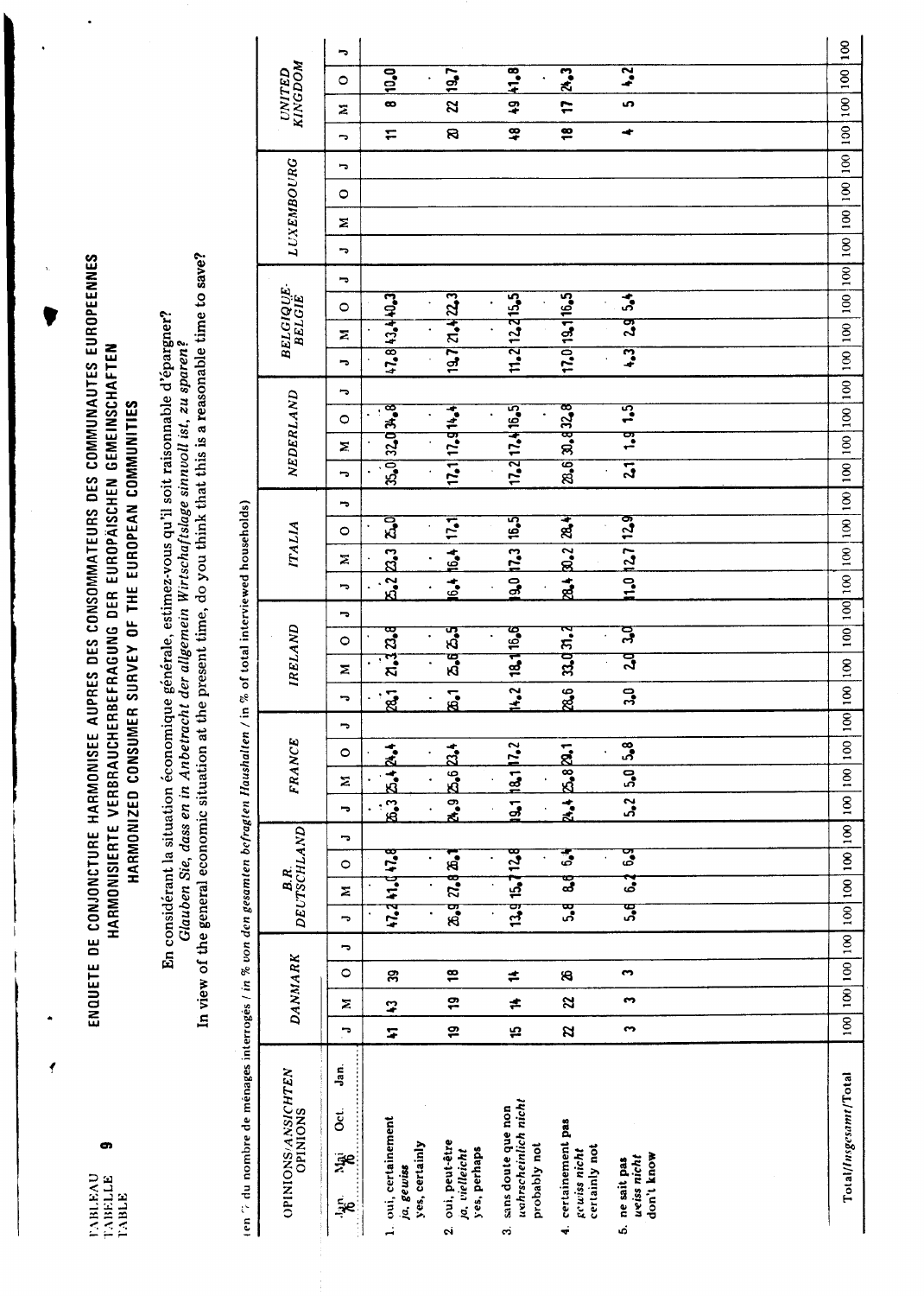$\mathbf{R}$ 

## ENQUETE DE CONJONCTURE HARMONISEE AUPRES DES CONSOMMATEURS DES COMMUNAUTES EUROPEENNES HARMONISIERTE VERBRAUCHERBEFRAGUNG DER EUROPÄISCHEN GEMEINSCHAFTEN HARMONIZED CONSUMER SURVEY OF THE EUROPEAN COMMUNITIES

Pensez-vous réussir à mettre de l'argent de côté dans les 12 mois qui viennent?<br>Glauben Sie, dass es llunen in den kommenden 12 Monaten gelingen wird, Geld zu sparen?<br>Over the next 12 months do you think that you, or any m

|   | I                                                                                                |  |
|---|--------------------------------------------------------------------------------------------------|--|
|   |                                                                                                  |  |
|   |                                                                                                  |  |
|   | $\frac{1}{2}$                                                                                    |  |
|   |                                                                                                  |  |
|   |                                                                                                  |  |
|   |                                                                                                  |  |
|   | $\vdots$                                                                                         |  |
|   |                                                                                                  |  |
|   |                                                                                                  |  |
|   |                                                                                                  |  |
|   | ֦֧֖֖֦֧֖֖֧֖֧֧ׅ֧֧֧ׅ֧ׅ֧ׅ֧ׅ֧ׅ֧ׅ֧֪ׅ֧֪֧ׅ֧֪֧֪֧֚֚֚֚֚֚֚֚֚֚֚֚֚֚֚֚֚֚֚֚֚֚֚֝֬֝֝֝֓֜֝֓֝֬֜֜֜֜֜֜֜<br>Í            |  |
|   |                                                                                                  |  |
|   | $\vdots$                                                                                         |  |
|   |                                                                                                  |  |
|   | ï<br>ì                                                                                           |  |
|   |                                                                                                  |  |
|   | ;                                                                                                |  |
|   |                                                                                                  |  |
|   |                                                                                                  |  |
|   |                                                                                                  |  |
|   | E                                                                                                |  |
|   |                                                                                                  |  |
|   | $\ddot{\phantom{0}}$                                                                             |  |
|   |                                                                                                  |  |
|   |                                                                                                  |  |
|   | $\vdots$                                                                                         |  |
|   |                                                                                                  |  |
|   | į                                                                                                |  |
|   | $\ddot{\phantom{a}}$                                                                             |  |
|   |                                                                                                  |  |
| ; | $\vdots$<br>ì                                                                                    |  |
|   |                                                                                                  |  |
|   | i                                                                                                |  |
|   |                                                                                                  |  |
|   | i                                                                                                |  |
|   |                                                                                                  |  |
|   |                                                                                                  |  |
|   |                                                                                                  |  |
|   |                                                                                                  |  |
|   |                                                                                                  |  |
|   | ä                                                                                                |  |
|   |                                                                                                  |  |
|   |                                                                                                  |  |
|   |                                                                                                  |  |
|   |                                                                                                  |  |
|   | C                                                                                                |  |
|   |                                                                                                  |  |
|   |                                                                                                  |  |
| j |                                                                                                  |  |
|   |                                                                                                  |  |
|   | $\vdots$                                                                                         |  |
|   |                                                                                                  |  |
|   |                                                                                                  |  |
|   |                                                                                                  |  |
|   |                                                                                                  |  |
|   | $\mathbf{I}$                                                                                     |  |
|   | i                                                                                                |  |
|   |                                                                                                  |  |
|   |                                                                                                  |  |
|   | l                                                                                                |  |
|   | ׇ֚֓֡                                                                                             |  |
|   | i<br>١                                                                                           |  |
|   |                                                                                                  |  |
|   | $\ddot{\phantom{a}}$                                                                             |  |
|   | $\frac{1}{2}$                                                                                    |  |
|   |                                                                                                  |  |
|   |                                                                                                  |  |
|   | E<br>C                                                                                           |  |
|   | i<br>١                                                                                           |  |
|   |                                                                                                  |  |
|   |                                                                                                  |  |
|   | í                                                                                                |  |
|   | ֖֧֖֧֧֧֧֧֧֧֧֧֧֧֪֪֪֧֧֪֧֪֧֪֪֪֪֪֧֧֪֧֧֚֚֚֚֚֚֚֚֚֚֚֚֚֚֚֚֚֚֚֚֚֚֚֡֝֬֝֝֟֓֝֬֝֓֝֬֝֓֝֬֝֬֝֬֝֬֝֬֝֬֝֬֝֬֝֬֝֬<br>ĺ |  |
|   |                                                                                                  |  |
|   |                                                                                                  |  |
|   |                                                                                                  |  |
|   |                                                                                                  |  |
|   |                                                                                                  |  |
|   | <br> <br> <br> <br> <br>i                                                                        |  |
|   |                                                                                                  |  |
|   |                                                                                                  |  |
|   | $\vdots$                                                                                         |  |
|   |                                                                                                  |  |
|   | <b>CONTRACTOR</b>                                                                                |  |
|   | Ę                                                                                                |  |
|   |                                                                                                  |  |
|   |                                                                                                  |  |
|   | $\ddot{\phantom{0}}$<br>$\ddot{\phantom{0}}$                                                     |  |

| ern' du nombre de mênages interrogés / in % von den gesamten befragten Haushalten / in 7, of total interviewed households) |              |                              |   |               |                               |   |                |                |   |                       |                       |         |                               |                                  |               |   |                |                    |               |   |                                 |         |   |                                                          |   |            |    |                               |                          |   |
|----------------------------------------------------------------------------------------------------------------------------|--------------|------------------------------|---|---------------|-------------------------------|---|----------------|----------------|---|-----------------------|-----------------------|---------|-------------------------------|----------------------------------|---------------|---|----------------|--------------------|---------------|---|---------------------------------|---------|---|----------------------------------------------------------|---|------------|----|-------------------------------|--------------------------|---|
| OPINIONS ANSICHTEN<br>OPINIONS                                                                                             |              | DANMARK                      |   | DEUTSCHLAND   | B.R.                          |   |                | <b>FRANCE</b>  |   |                       | IRELAND               |         |                               |                                  | <b>ITALIA</b> |   |                |                    | NEDERLAND     |   | BELGIQUE<br>BELGIE              |         |   |                                                          |   | LUXEMBOURG |    |                               | <b>UNITED</b><br>KINGDOM |   |
| Jan.<br>Öct.<br>Ë<br>Ŗ<br>$\mathbf{J}$ or $\mathbf{L}$<br>æ                                                                | ∍            | $\circ$<br>Σ                 | ᅮ | Σ<br>G        | $\circ$                       | ⇁ | ᢑ              | $\circ$<br>Ξ   | ᠆ | ⇁                     | Σ                     | $\circ$ | $\overline{\phantom{0}}$<br>¬ | Ξ                                | $\circ$       | ∍ | F              | Σ                  | $\circ$       | ÷ | $\mathbf{z}$<br>F               | $\circ$ | F | F                                                        | Σ | $\circ$    | ÷, | Σ<br>$\overline{\phantom{0}}$ | $\circ$                  | P |
| oui, certainement<br>yes, certainly<br>ja gewiss                                                                           | ଅ<br>21      | S,                           |   | 19.241.645.8  |                               |   |                | 11.2 10.4 13.0 |   |                       | 11.4 11.5 3.0         |         |                               | $\overline{ }$<br>$\overline{E}$ | ्ध            |   |                | 24.8 22.1 23.4     |               |   | 18.0 13.2 16.3                  |         |   |                                                          |   |            |    | $\tilde{e}$                   | 16.8<br><u>ဗ</u>         |   |
| oui, peut-être<br>yes, perhaps<br>ja vielleicht<br>ę.                                                                      | $\mathbf{g}$ | 18<br>$\overline{a}$         |   | 24.2 24.924.8 |                               |   |                | 23.7 23.522.7  |   |                       | $27.5 \times 10^{-6}$ |         |                               | 18.0 17.9 18.9                   |               |   |                | 27.3   24.4   24.4 |               |   | $26.1$ $24.3$ $29.9$            |         |   |                                                          |   |            |    | 18                            | 31.6<br>ಸ                |   |
| usilinscheinlich nicht<br>sans doute que non<br>probably not                                                               | 9            | $\overline{\mathbf{a}}$<br>R |   | 11.3113.113.2 |                               |   |                | 22.9   23.72.9 |   |                       | 20.4   22.621.6       |         |                               | 23.3   23.2   21.9               |               |   |                | 18.5   20.7   18.9 |               |   | $18.4$ $17.8$ $18.4$            |         |   |                                                          |   |            |    | $\boldsymbol{\Xi}$            | 11   1.2                 |   |
| certainement pas<br>certainly not<br>gewiss nicht<br>┯                                                                     | ਨ<br>33      | g                            |   | 9.6 11.8 9.1  |                               |   |                | 39.1 39.44.2.1 |   |                       | $37.3$ 36.22.6        |         |                               | 45.8 45.5 45.2                   |               |   |                | 26.5   30.9   29.7 |               |   | 33.4 35.2 29.2                  |         |   |                                                          |   |            |    | ಸೆ                            | 39.1<br>8                |   |
| don't know<br>uviss nicht<br>ne sait pas<br>ć,                                                                             |              | ┯                            |   | ্ৰ            | $\frac{5}{2}$<br>$\mathbf{2}$ |   | $\overline{5}$ | 3.433          |   | $\overline{3}$        | 3.1   2.8             |         |                               | ್ಯ<br>$\mathbf{a}$ 5             | ु             |   | 3 <sub>0</sub> | $\frac{9}{2}$      | $\frac{1}{2}$ |   | $\frac{5}{4}$<br>$\overline{5}$ | 5.6     |   |                                                          |   |            |    | 2                             | 1.4                      |   |
|                                                                                                                            |              |                              |   |               |                               |   |                |                |   |                       |                       |         |                               |                                  |               |   |                |                    |               |   |                                 |         |   |                                                          |   |            |    |                               |                          |   |
|                                                                                                                            |              |                              |   |               |                               |   |                |                |   |                       |                       |         |                               |                                  |               |   |                |                    |               |   |                                 |         |   |                                                          |   |            |    |                               |                          |   |
| Total/Insgesamt/Total                                                                                                      |              |                              |   |               |                               |   | 100 100        | 100            |   | $100$   $100$   $100$ |                       |         |                               |                                  |               |   |                |                    |               |   |                                 |         |   | 00   100   100   100   100   100   100   100   100   100 |   |            |    |                               |                          |   |

Ś.

 $\mathbf{r}$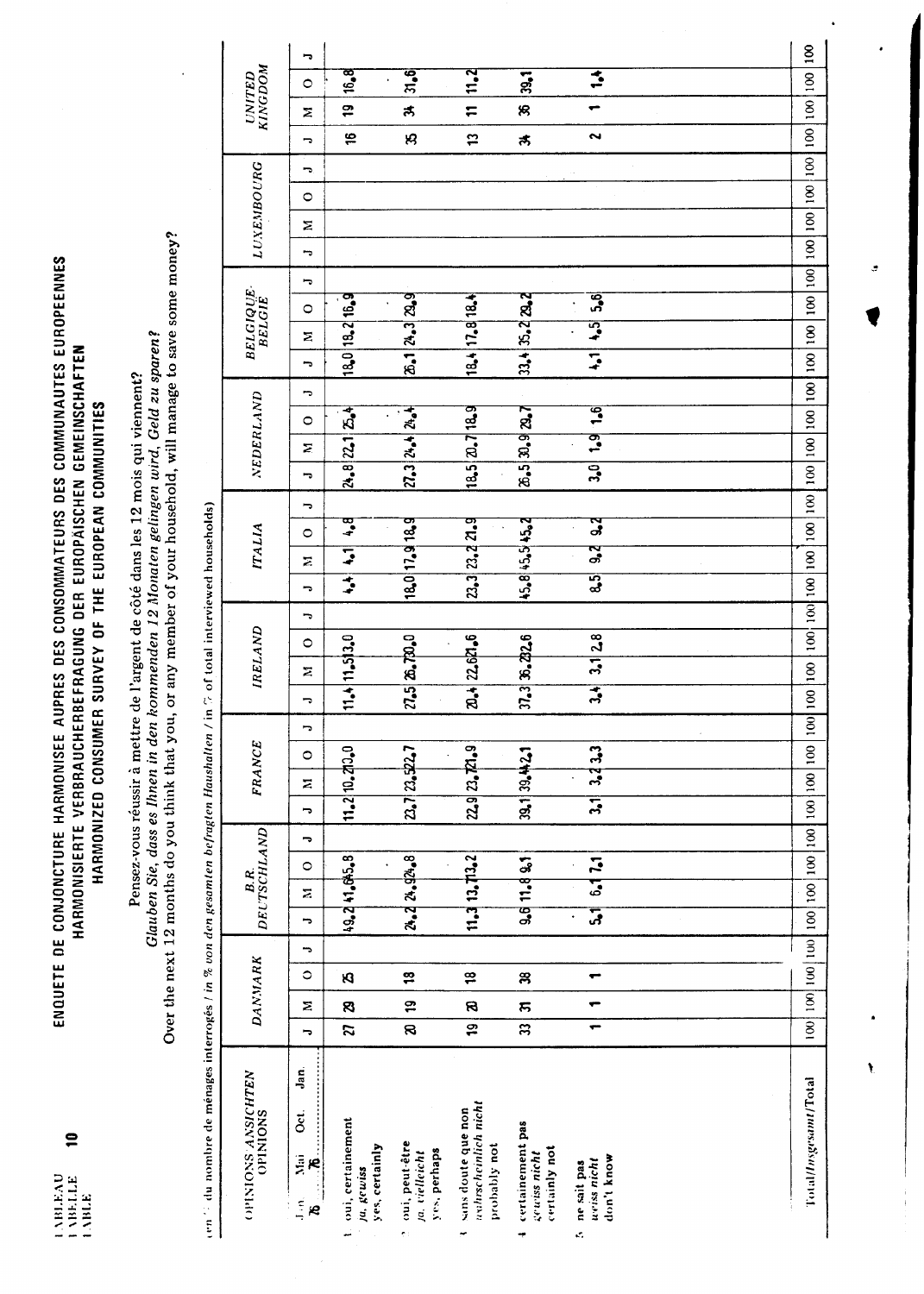ÿ

## ENQUETE DE CONJONCTURE HARMONISEE AUPRES DES CONSOMMATEURS DES COMMUNAUTES EUROPEENNES<br>HARMONISIERTE VERBRAUCHERBEFRAGUNG DER EUROPÄISCHEN GEMEINSCHAFTEN HARMONIZED CONSUMER SURVEY OF THE EUROPEAN COMMUNITIES

# Taux d'équipement des ménages en biens durables<br>Ausstattungsrate der privaten Haushatte mit langlebigen Konsumgütern<br>Percentage of households possessing durable goods

| (en ", du nombre de ménages interrogés / in % der gesamten befragten Haushalte / in % |                |                 |                          |         |                            |                                         |                             |               |                |            |                                                         |     | of total interviewed households) |               |                 |    |                    |      |     |                                  |           |                   |  |                          |                |  |
|---------------------------------------------------------------------------------------|----------------|-----------------|--------------------------|---------|----------------------------|-----------------------------------------|-----------------------------|---------------|----------------|------------|---------------------------------------------------------|-----|----------------------------------|---------------|-----------------|----|--------------------|------|-----|----------------------------------|-----------|-------------------|--|--------------------------|----------------|--|
| OPINIONS/ANSICHTEN<br><b>OPINIONS</b>                                                 |                | <b>DANMARK</b>  |                          |         |                            | DEUTSCHLAND<br>B.R.                     |                             | <b>FRANCE</b> |                |            | IRELAND                                                 |     |                                  |               | ITALIA          |    | NEDERLAND          |      |     | <b>BELGIQUE</b><br><b>BELGIE</b> |           | <b>LUXEMBOURG</b> |  | <b>KINGDOM</b><br>UNITED |                |  |
|                                                                                       | $\mathbf{z}$   | ంల              |                          | ۵<br>21 | ⊃≮                         | ဓမ္မ                                    | ೦೮                          | ∽≭            | ంల్ల           | ⊂≭         |                                                         | ം   | ೦೭                               | $\circ \star$ | ్లల             | ೦೭ | ⊂≭                 | ുറ   | ೦೭  | $\mathbf{z}$                     | <u>ာဗ</u> |                   |  | ⊃≮                       | ු              |  |
| 1. Automobile<br>P K W<br>Ğ                                                           | S              | ធ               |                          |         | 51.5 52.3 61.0             |                                         | <b>1.0 62.6 65.1</b>        |               |                |            | <b>B</b> <sub>3</sub> , B <sub>3</sub> , B <sub>3</sub> |     | ្ល <b>ំ</b>                      |               | 13.568.0        |    | 53.060.263.2       |      |     | $61.1$ 58.5 $67.7$               |           |                   |  | $\overline{a}$           | $\vec{a}$      |  |
| Congélateur ou combiné<br>Tiefkühltruhe<br>Freezer<br>$\ddot{\mathbf{c}}$             | 5              | ន               |                          |         | 0.0 38.9 49.9              |                                         | $7.2$   $2.3$   $20.1$      |               |                |            | 8.9 15.9                                                |     | ŧ                                | t             | 14.6            |    | $17.0$ $26.936.2$  |      |     | 19.512.641.5                     |           |                   |  | 6.0 22.4                 |                |  |
| Réfrigérateur<br>Kühlschrank<br>Refrigerator<br>က်                                    | æ              | 7               |                          |         | $51.3$ $\frac{94.7}{50.0}$ |                                         | B.1 B8.4 90.6               |               |                |            | 56.3   76.0                                             |     | $\mathbf{a}^{\bullet}$           |               | 9.66            |    | 88.0 92.4 96.0     |      |     | 76.7 82.9 87.9                   |           |                   |  | 82.0                     | $\mathbf{g}^2$ |  |
| 4. Machine à laver le linge<br>Washing machine<br>Waschmaschine                       | Ş              | ္ဒ္             |                          |         |                            | 78.6 82.9 86.8                          | 648 629 68.5                |               |                |            | 51,759,0                                                |     | $n_{\bullet}$ 7                  |               | P&5 83.8        |    | 86.0   86.4 88.4   |      |     | 64.3 62.5 69.5                   |           |                   |  | $\overline{\mathbf{R}}$  | $\frac{1}{2}$  |  |
| Fernsehgerät schwarz/weiss<br>Television black/white<br>Télévision noir/blanc<br>ယ်   | R              | အ               |                          |         | 83.1 76.9 68.0             |                                         | <b>728 74.5 69.2</b>        |               |                |            | $5.1$ $5.7$                                             |     | 5.4                              |               | <b>9.6</b> 92.5 |    | 81.0 69.3 57.0     |      |     | 80.5 73.4 61.9                   |           |                   |  | $\ddot{\bullet}$         | B <sub>2</sub> |  |
| Télévision couleur<br>Colour television<br>Far bfernsehgerät<br>ق                     | ₽              | 2               |                          |         | $13.9$ $26.3$ $39.1$       |                                         | $\overline{\phantom{1}1.3}$ | 9.1 19.1      |                |            | 5.1   13.1                                              |     | $\overline{d}$                   | 0,8           | -64             |    | $14.0$ 29.7 $45.4$ |      |     | 4.3114.7314                      |           |                   |  | 14.0                     | ជឹង            |  |
| 7. Machine à laver la vaisselle<br>Geschirrspülmaschine<br>Dish-washer                |                | t.<br>$\bullet$ |                          | 6.9     |                            | 9.9 13.5                                | 4.2   6.7                   |               | $\overline{a}$ |            | $\frac{3}{3}$                                           | 4.6 |                                  |               | 9.8 2.3 15.3    | ॢ  | ु                  | र्दु | द्भ |                                  | 6.316.9   |                   |  | 20                       | 2 <sub>3</sub> |  |
|                                                                                       |                |                 |                          |         |                            |                                         |                             |               |                |            |                                                         |     |                                  |               |                 |    |                    |      |     |                                  |           |                   |  |                          |                |  |
| Total/Insgesamt/Total                                                                 | $\overline{8}$ | $100$ $100$     | $\overline{\mathcal{S}}$ |         |                            | 100   100   100   100   100   100   100 |                             |               |                | 0011001100 |                                                         |     |                                  |               |                 |    |                    |      |     |                                  |           |                   |  |                          |                |  |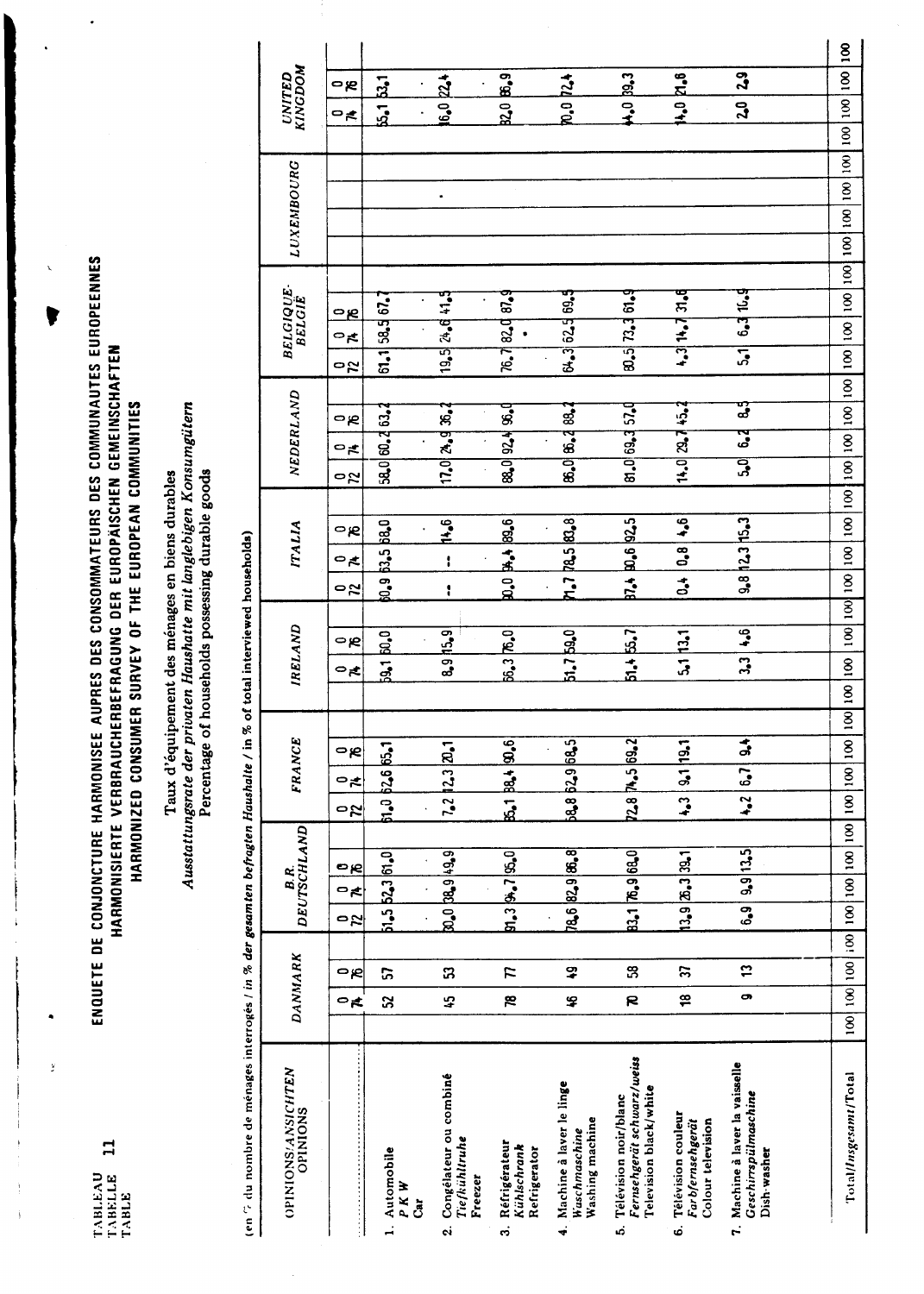

¥.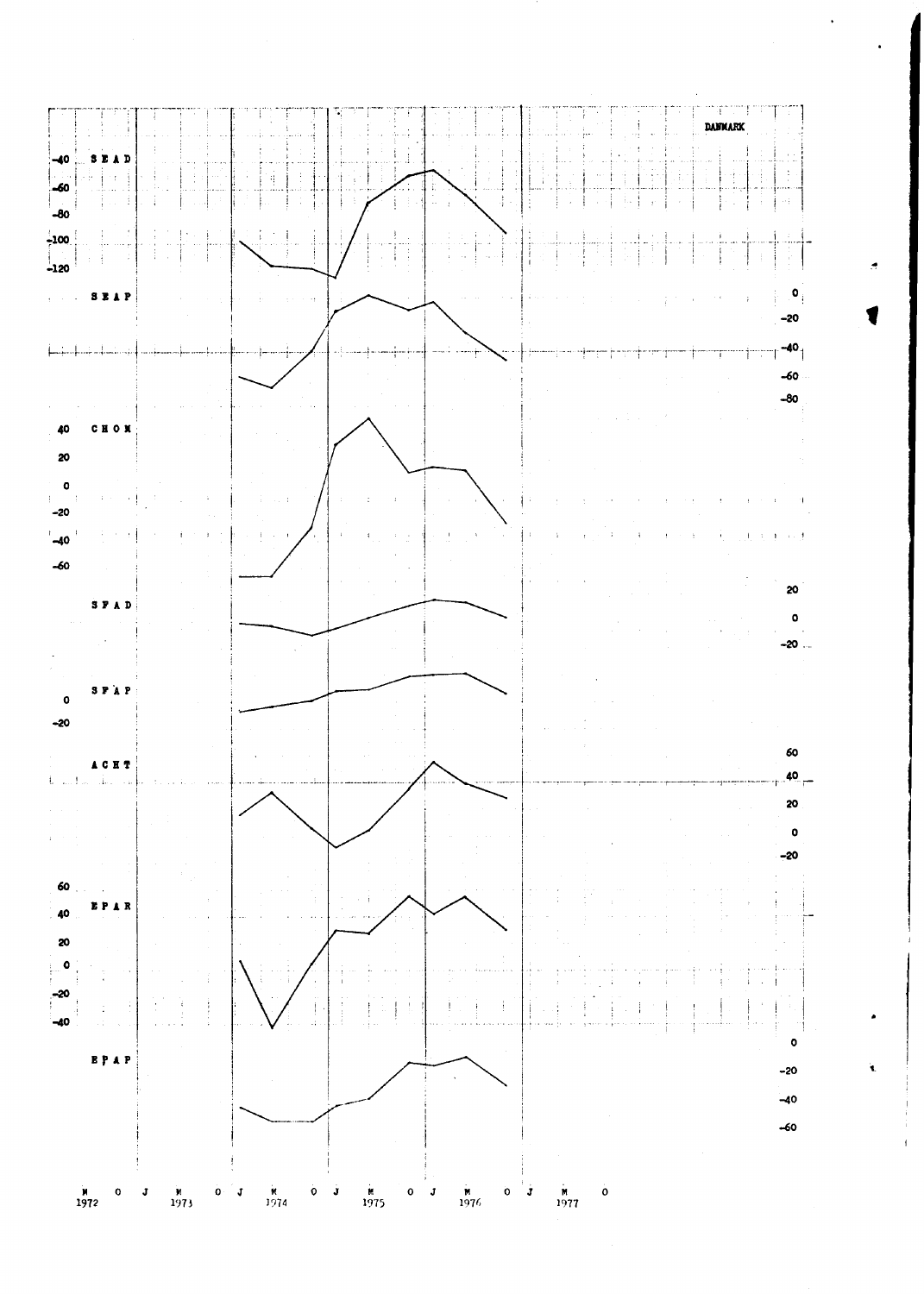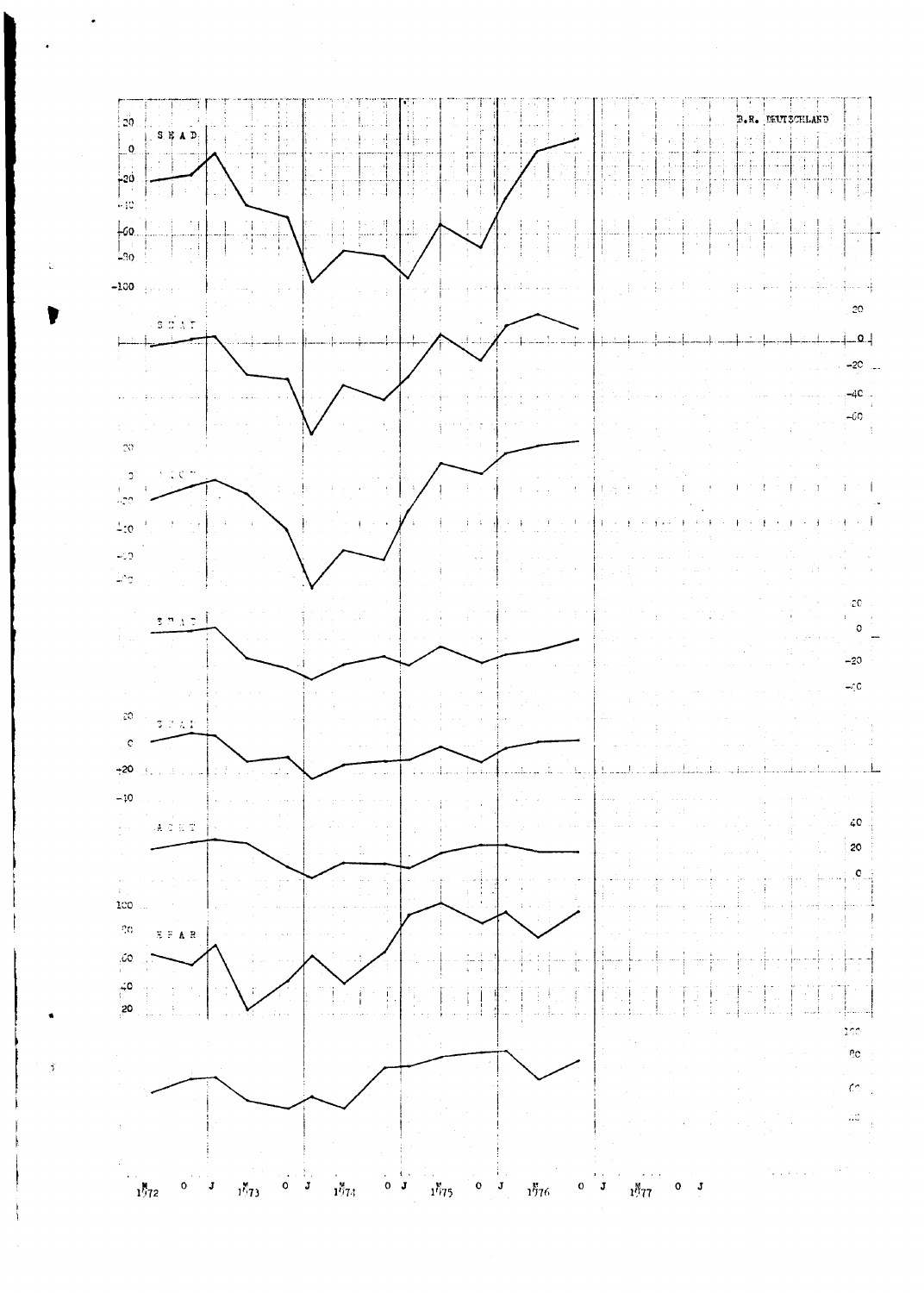

ś

d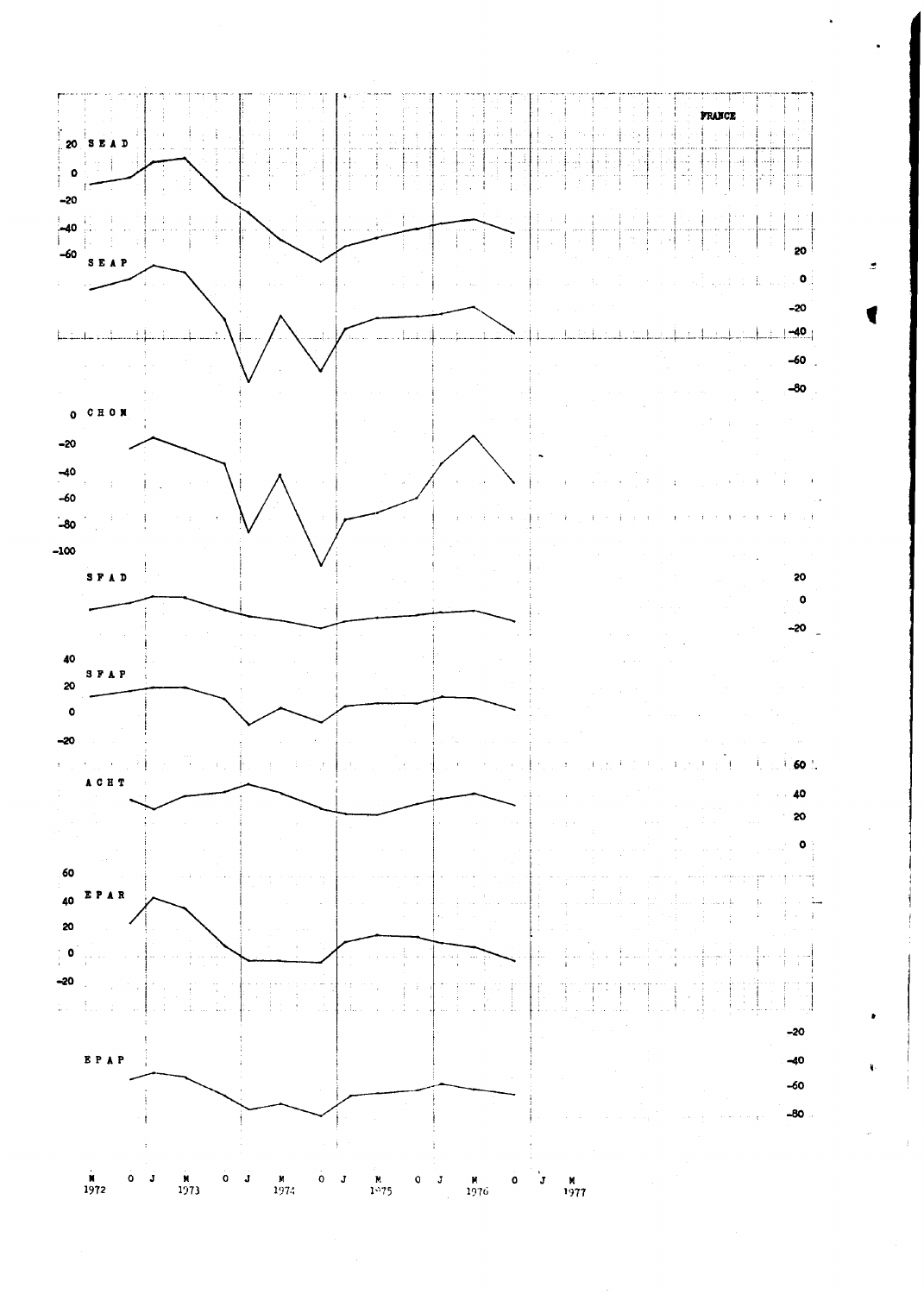

 $\hat{\mathcal{L}}$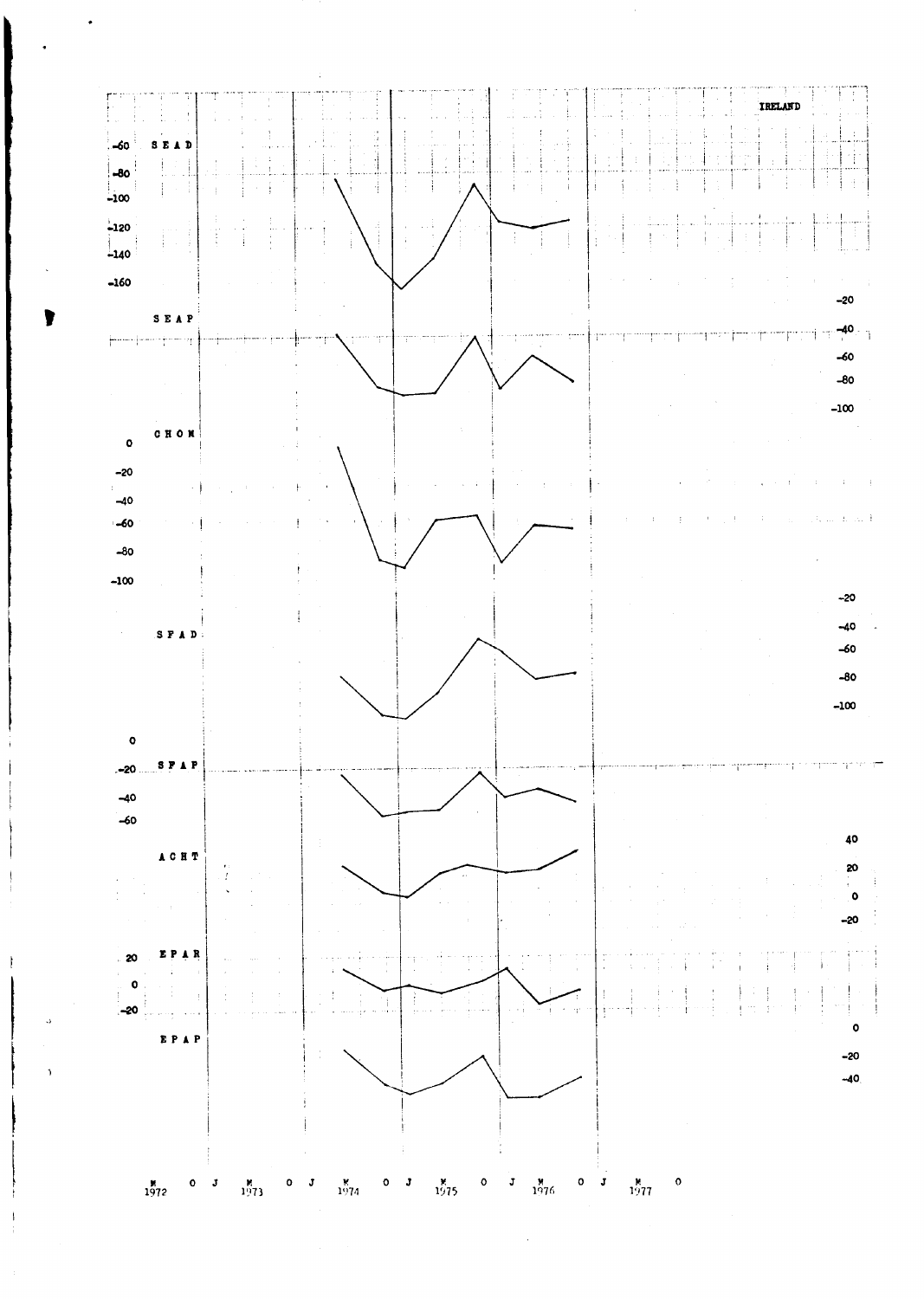

 $-40$ 

 $-60$ 

 $S \to A \bar{D}$ 

**ITALIA**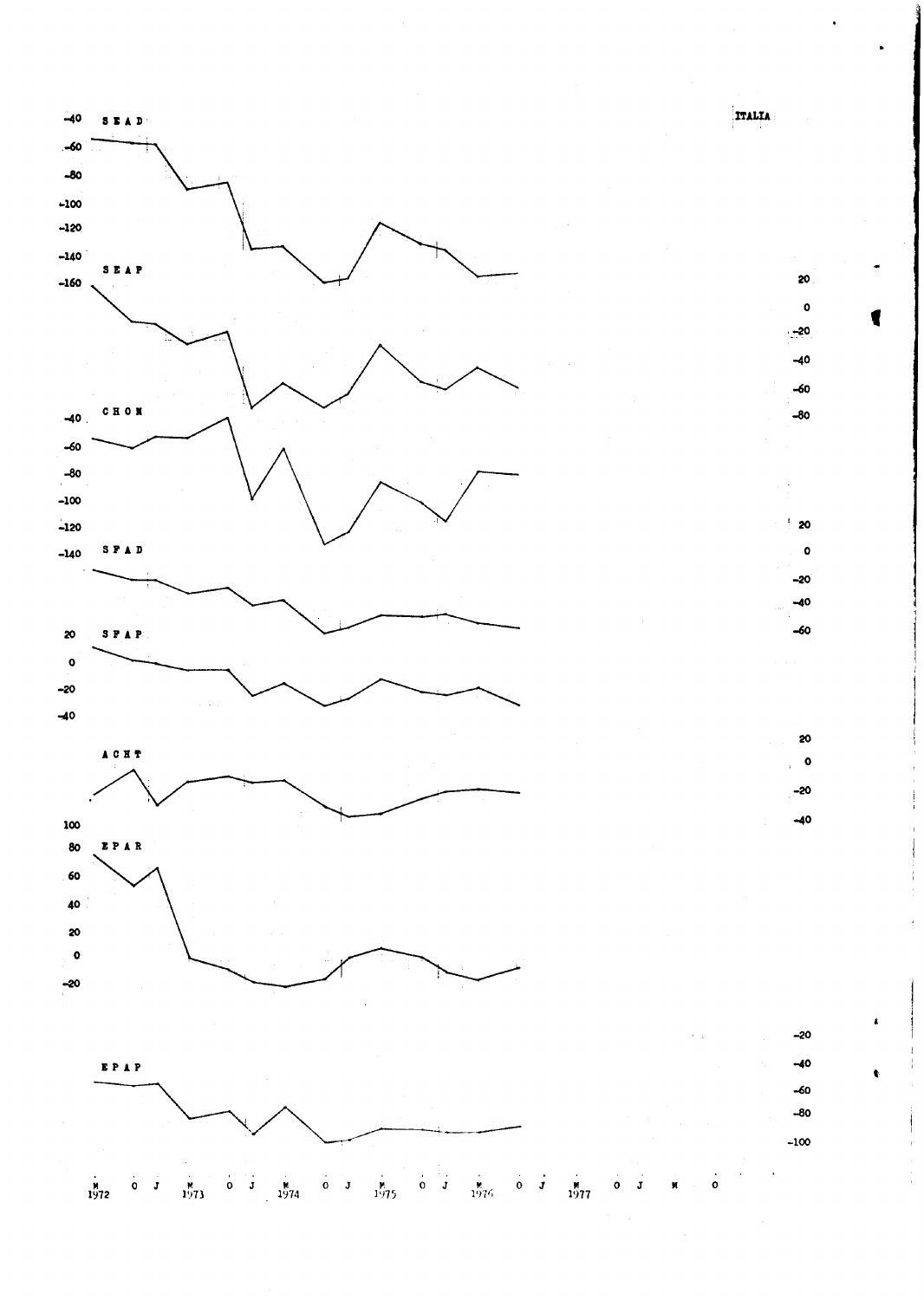$0: 3E A$ **NEDSRLAND**  $-20$  $-40$  $-60$  $-80$  $-100$  $-120$  $\bullet$  $-20$ **SEAP**  $-40$  $-60$  $-80$  $-40$ **CHOM**  $-60$  $-80$  $-100$  $-120$  $-140$ 20 SFAD  $\pmb{\circ}$  $-20$ **SFAP**  $\bullet$  $-20$  $-40$ 40  $A C H T$ 20  $\bullet$ 60 EPAR 40 20  $\bullet$ 20 EPAP  $\pmb{\circ}$  $-20$ 

 $\overline{\phantom{a}}$ 

 $\ddot{\phantom{0}}$ 

 $\bullet$ 

M 0 J M 0 J M 0 J M 0 J M 0 J M 0 J M 0 J M 0 J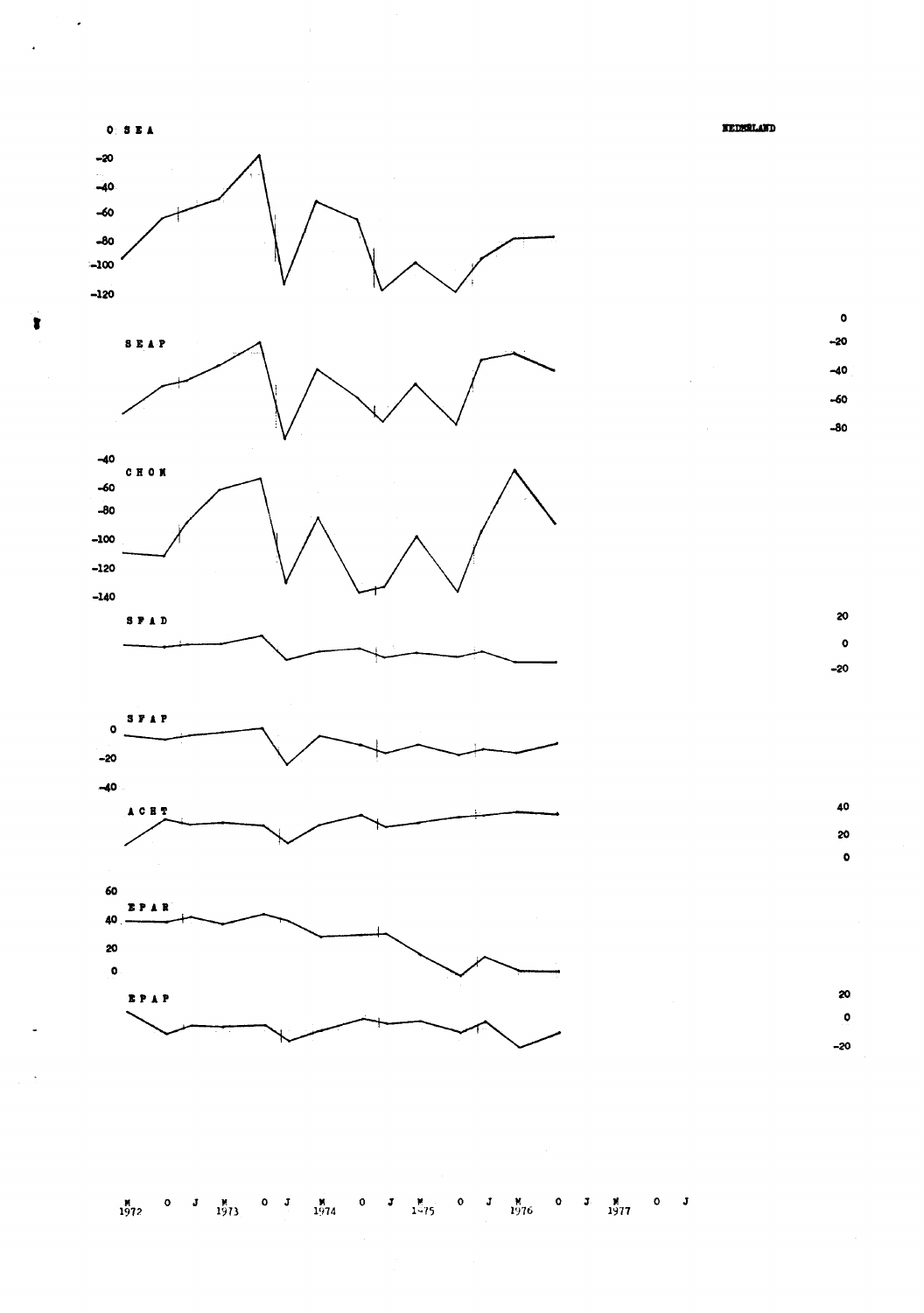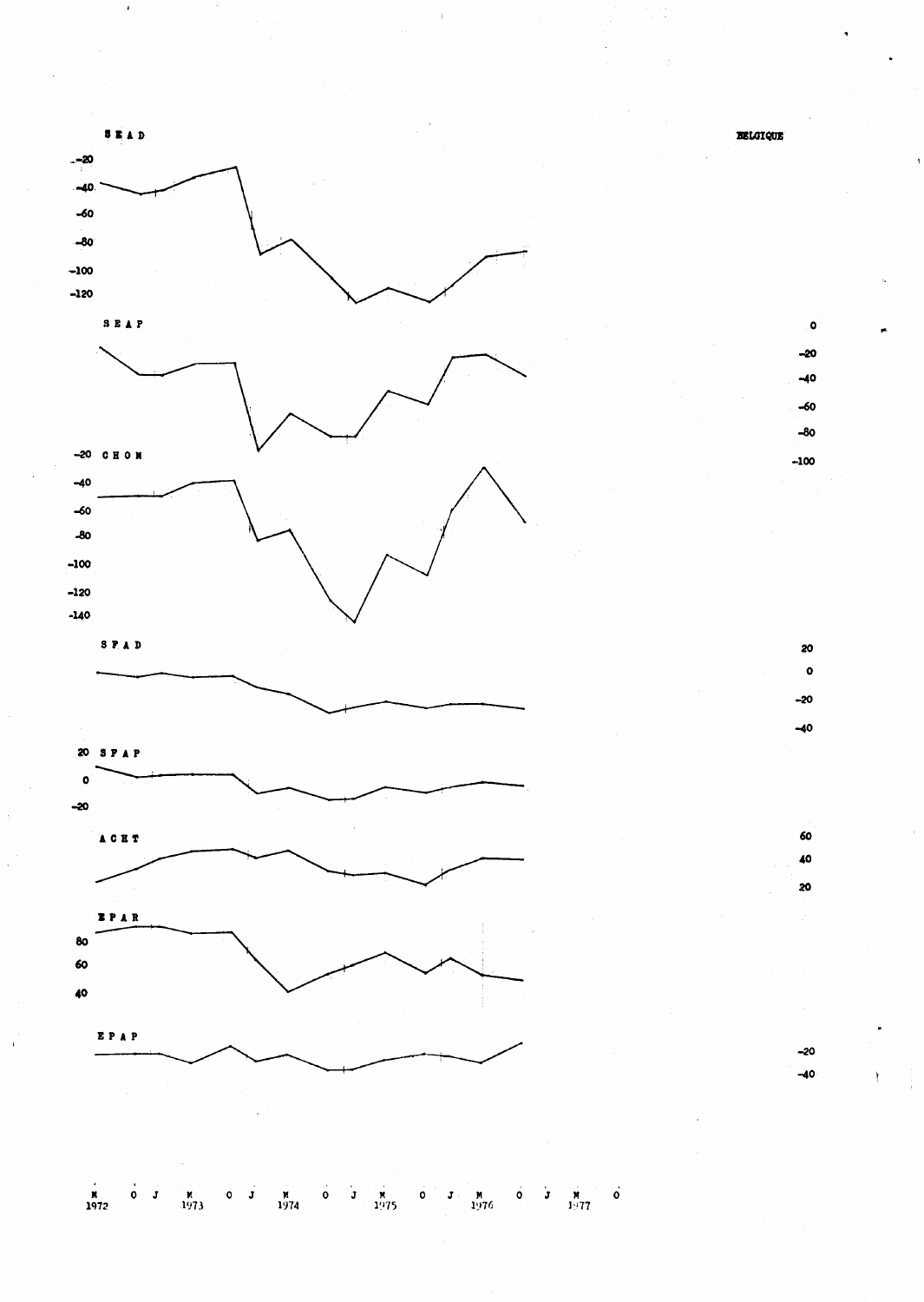

ł